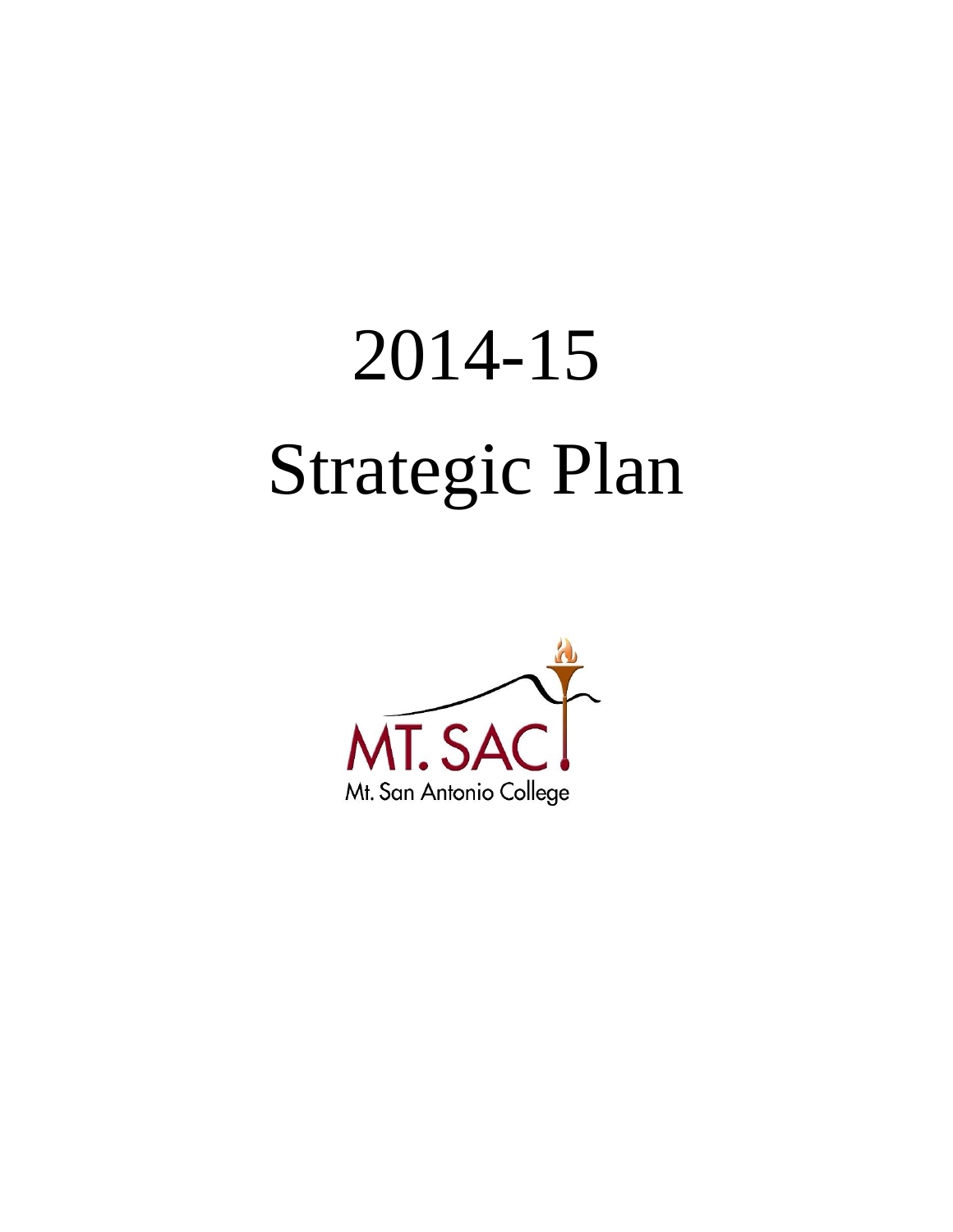# The 2014-2015 Mt. SAC Strategic Plan

| Appendices                                                                                                                                               |  |
|----------------------------------------------------------------------------------------------------------------------------------------------------------|--|
|                                                                                                                                                          |  |
|                                                                                                                                                          |  |
|                                                                                                                                                          |  |
|                                                                                                                                                          |  |
| Goals<br>The Unique Role of Goals<br><b>Strategic Objectives and Outcome Objectives</b><br>Objectives<br>Activities<br>Key Performance Indicator<br>Unit |  |
| Team                                                                                                                                                     |  |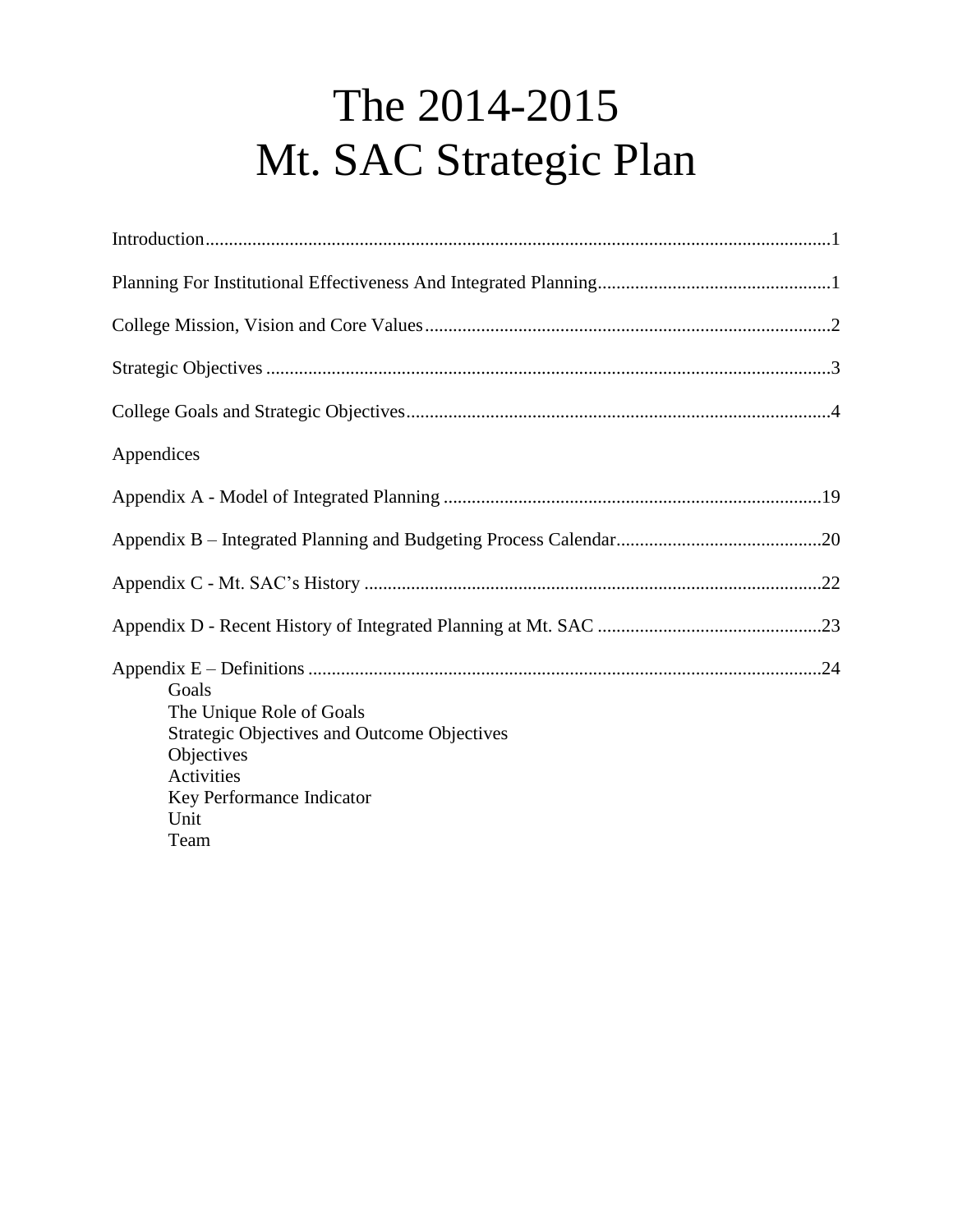# The 2014-2015 Mt. SAC Strategic Plan

#### <span id="page-2-0"></span>**INTRODUCTION**

 College Strategic Plan. Each year, the Institutional Effectiveness Committee (IEC) evaluates the Planning the status of the College's Strategic Plan. Based on these evaluations and summaries, IEC makes recommendations to the President's Advisory Council (PAC) on additions to, and modifications of, the Strategic Plan goals and objectives. As described in AP 3250, one of the roles of PAC is to assure the effectiveness of ongoing planning processes by periodically reviewing and making recommendations on institutional plans such as the Strategic Plan. The following report is the result of this process and Following Board Policy 3250 on Institutional Planning, the College integrates its planning through the for Institutional Effectiveness (PIE) process (i.e., the program review process) and gathers information on represents the 2014-15 Mt. SAC Strategic Plan.

 The contents of this paper include a section on the history of the College, a section on PIE and integrated used to evaluate the College's mission and goals. The College's vision and core values and their planning, and how both are used to help create an internal and external view of events for the College and relationship to the College's mission are also noted.

 The main section of the Strategic Plan is devoted to the College Goals and Strategic Objectives. These goals and strategic objectives have their origin in proposals from teams across campus—departments and committees—and from the President's Advisory Council. PAC also identifies Key Performance Indicators (KPIs) for each strategic objective.

 Assignments of responsibility for creating Action Plans to carry out the strategic objectives are made by PAC. This is an interactive process during which departments and committees assist in refining the strategic objective which they have been assigned. During each academic year, the teams will complete the activities in their Action Plans to accomplish these strategic objectives. The cycle of planning is progress in improving KPI results. IEC integrates and evaluates progress received and the process and completed in the next round of PIE submission within which teams report on their activities and on provides evaluative recommendations for improvement to PAC. PAC acts on final recommendations to improve the process and releases its findings to the College.

#### **PLANNING FOR INSTITUTIONAL EFFECTIVENESS AND INTEGRATED PLANNING**

 Planning for Institutional Effectiveness (PIE) is the model used at Mt. SAC to capture and document the planning and program review done at the unit and team levels and to relate this planning to current and future institutional goals and objectives. This process is conducted annually by each unit of the College, and all unit participation is documented in ePIE, the College's electronic program review system.

 Evaluation of the PIE process is continuous. Each year, IEC requests and receives feedback via the vice presidents' and president's team summaries on process clarity, utility, ease of use, effectiveness of documents, training, etc. Employee surveys are a periodic addition to the evaluative process. This feedback is included in adjustments for the following year's PIE process. The PIE process clearly exemplifies an evaluative, integrated planning effort, i.e., more than one stakeholder is required to participate in the plan in order to achieve the desired outcome.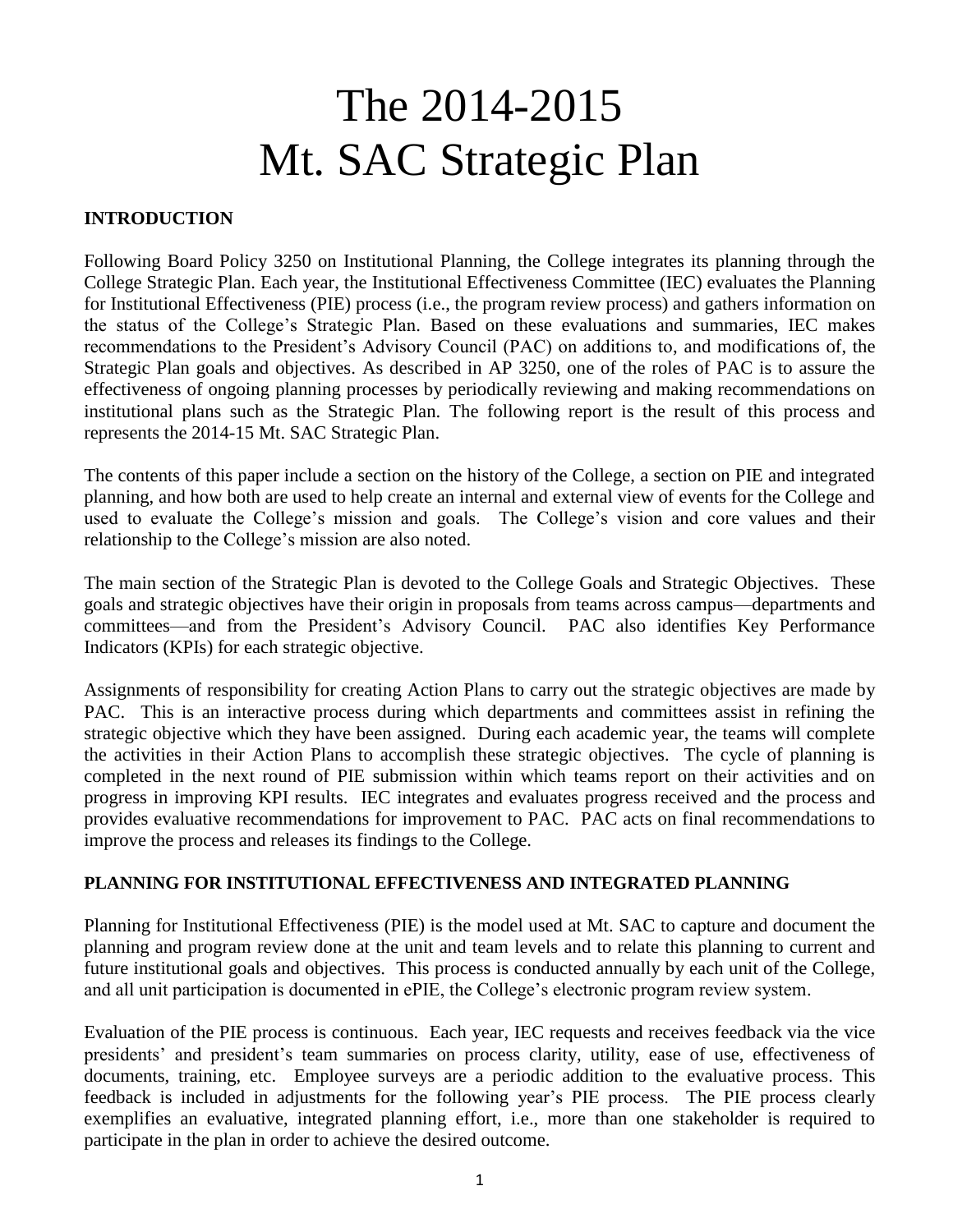<span id="page-3-0"></span> Integration of plans is important. There are many ways that integrated planning is occurring across campus. <sup>1</sup>Teams—departments and committees—organize their unit plans and subject matter plans around the College Goals and Strategic Objectives in the Strategic Plan. Subject matter plans integrate activities within departments around college-wide themes. These subject matter plans include: Academic Master Plan, Basic Skills Plan, Student Support & Success Plan (Matriculation Plan), VTEA Plan, EEO Development Plan, and Student Equity Plan. Through both the PIE and the Strategic Plan processes, IEC Plan, Five-Year Construction Plan, Scheduled Maintenance Plan, Technology Plan, Professional and PAC monitor, integrate, evaluate, and evolve the overall planning process.

 Environmental scanning is an important part of this process. PIE and integrated planning are used to help create an internal and external view of events for the College and used to evaluate the College's mission. The Annual PIE Summary contains a compilation of internal and external scanning done by departments, divisions, and teams. PAC discusses and reflects on these scans and adds its own perspective. PAC then uses this overall environmental scan as one of the integrating activities in the annual update of the Strategic Plan.

 Based on the unit and subject matter plans, KPI data are used to identify and act upon issues and make decisions, as needed. The KPI data can be found throughout the PIE document, such as in the internal work done by the unit. The information collected through these multiple means provides information to drive the decision-making process. Each unit decides how their plan for that year may be re-worked to and external conditions, College-generated data reports, from other data sources (e.g., licensing examination results), and within the evaluation section based on the research, evaluation, and assessment account for these conditions and data points and work with their teams to improve their services.

#### **COLLEGE MISSION, VISION AND CORE VALUES**

#### **Mission Statement**

 The mission of Mt. San Antonio College is to support students in achieving their educational goals in an environment of academic excellence (Board approved June 2013).

#### **Vision Statement**

 Mt. San Antonio College strives to be regarded as one of the premier community colleges in the nation. It will be viewed as a leader in community college teaching, programs, and services.

 As a premier community college, it will provide access to quality, focusing on student success within a climate of integrity and respect. It will earn this reputation by consistently exceeding the expectations of its students, its staff, and its community.

#### **Core Values**

 $\overline{a}$ 

- Integrity We treat each other honestly, ethically, and responsibly in an atmosphere of trust.
- Diversity We respect and welcome all differences, and we foster equal participation throughout the campus community.
- Community Building We work in responsible partnerships through open communication, caring, and a cooperative spirit.
- Student Focus We address the needs of students and the community in our planning and actions.
- Life-Long Learning We promote the continuing pursuit of high educational goals through equal

 $1$  See the definitions of "unit" and "team" in the Appendix.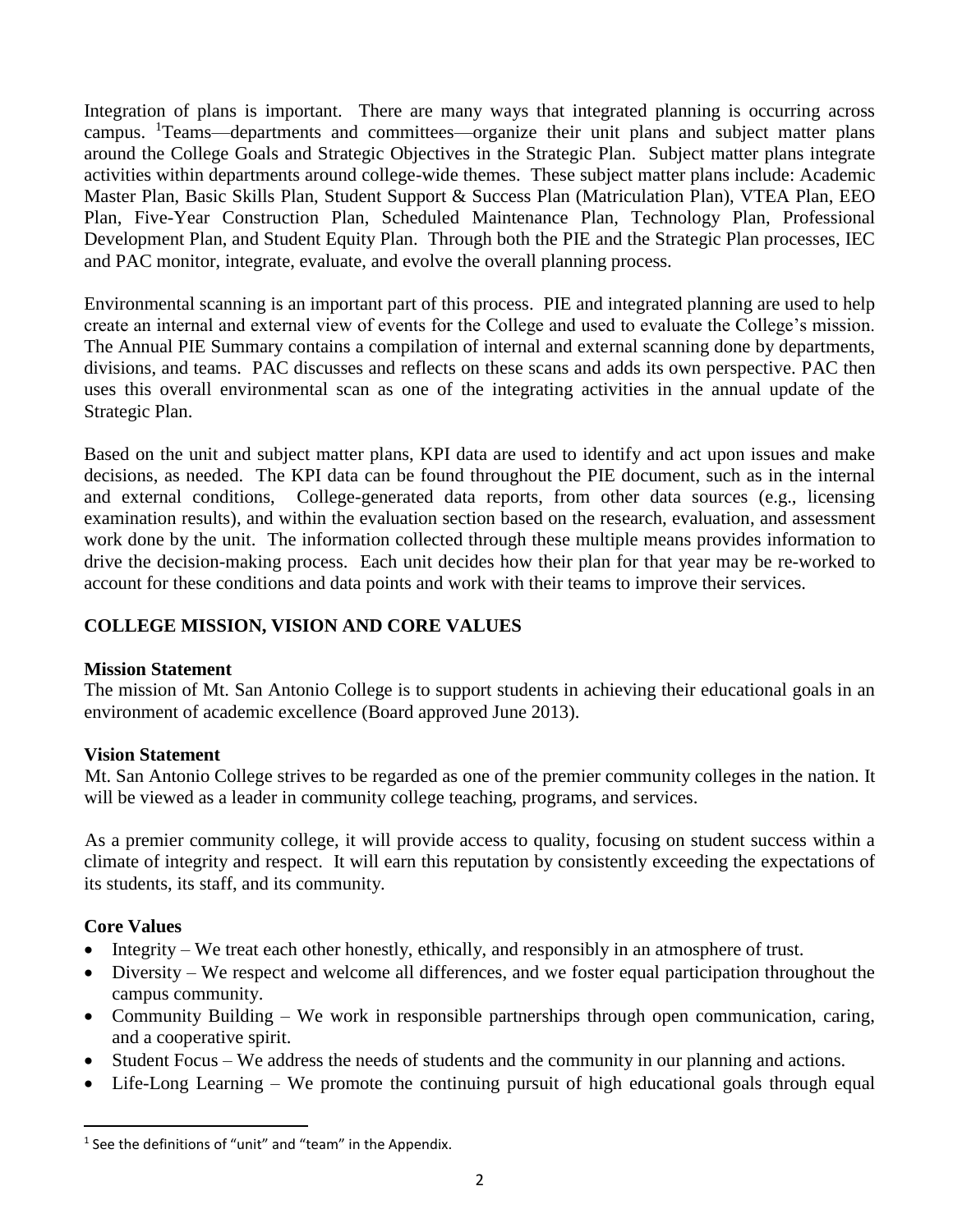access to excellence in both teaching and support services.

Positive Spirit – We work harmoniously, show compassion, and take pride in our work.

 The Flowcharts of College Planning are located in Appendix A. The charts provide a perspective of ongoing planning activities and resource allocation processes.

#### **STRATEGIC OBJECTIVES**

 through the PIE process as well as through review by IEC and PAC. Strategic Objectives support the This main section represents the Goals and Strategic Objectives derived from teams across campus attainment of the College's goals which, in turn, support the College's Mission.

 Strategic Objectives are measurable and achievable. They may be assigned to departments that incorporate the objective into its unit plans and report on progress through the annual PIE process. They may be assigned to committees who incorporate them into their subject matter plans or work plans and report on progress through the annual committee updates provided to PAC. Departments and units are expected to establish Action Plans with these elements:

|  |  |  | $\begin{array}{ l l }\n \hline\n \end{array}$ Activity Strategic Responsible Timeline Resources Data How Outcomes Are Reported Dependence Deta Collection & Used for Improvement |
|--|--|--|----------------------------------------------------------------------------------------------------------------------------------------------------------------------------------|

 Each Strategic Objective is accompanied by one or more Key Performance Indicators (KPIs). These indicators measure progress in achieving the objective and advancing toward the goal. Some KPIs also have benchmarks which state an expected level of improvement in the metric.

 Also associated with each Strategic Objective are Process Objectives and Outcome Objectives. Process Objectives recognize the reality that most often it is necessary to do preparatory work before outcomes can be produced. Departments or committees which have been assigned a Strategic Objective provide reports annually on these Process Objectives to indicate that activities are underway in a timely manner. Note that, in some cases, these "getting ready" steps may require research before even knowing which steps to take in setting up a process for the Strategic Objective. Outcome Objectives are designed to produce measurable results; that is, move the needle on the stated KPI.

 Strategic Objectives are prioritized annually by the President's Advisory Council. Three systems of prioritization are used, which are:

- 1. Strategic Objectives that include an improvement process for programs include cycles of one- or twoyear targets of specific programs to go through the improvement process;
- 2. Strategic Objectives that involve gradual increase in KPI results have benchmarks for targets to be reached in each one- or two-year cycle; and
- 3. Strategic Objectives that are organized around phases of process implementation set one- or two-year target completion periods for those phases.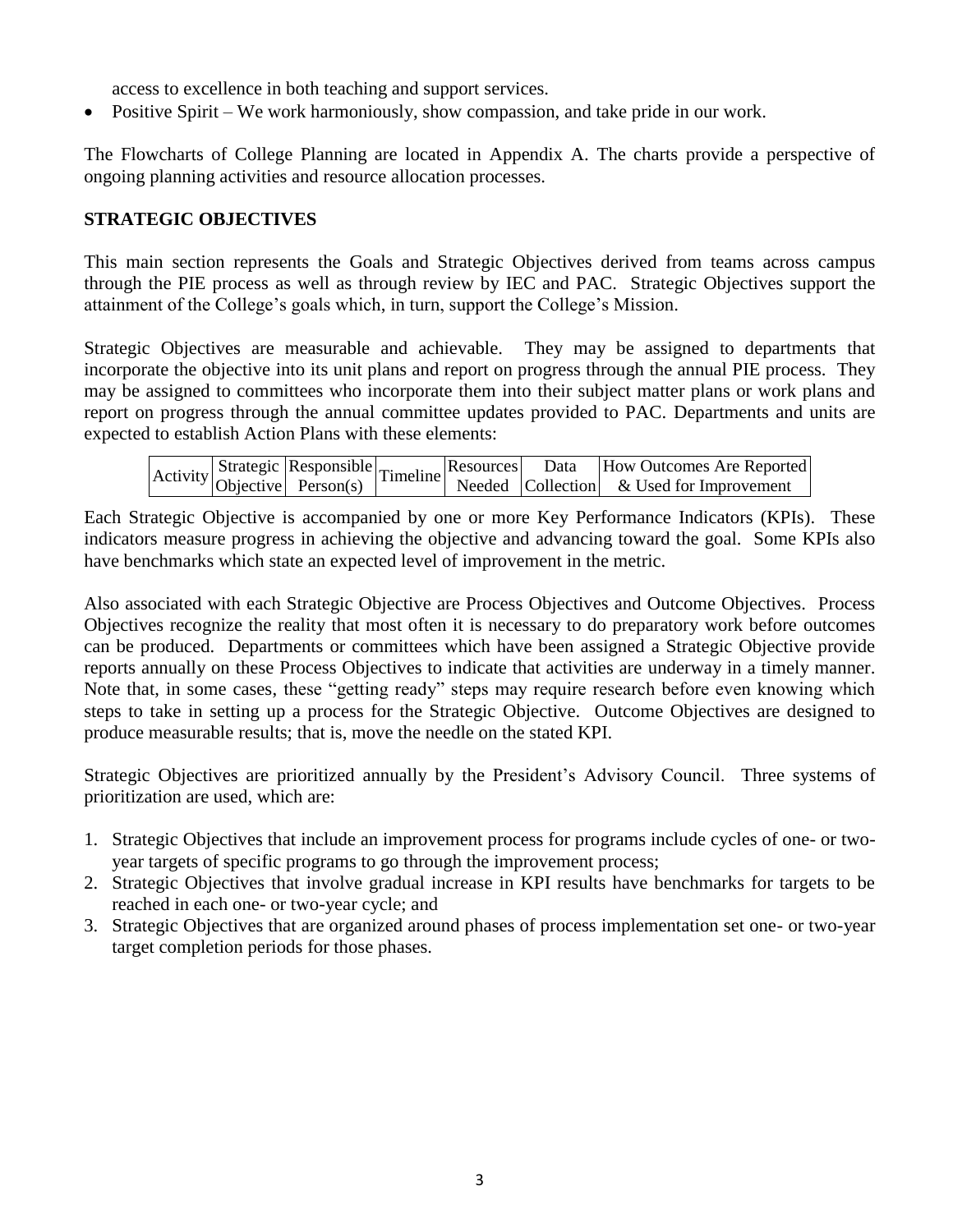# Theme A: To Advance Academic Excellence and Student Achievement

 **College Goal #1**: The college will prepare students for success through the development and support of exemplary programs and services. 1.1.1 Analyze current tutoring practices and service delivery methods (Learning Assistance Center) 1.1.2 Implement best practices for delivery of tutoring and lab support services (LAC) *Strategic Objective*  1.1 Improve successful course completion rates through tutoring and lab support services *Key Performance Indicators*  1.1.1Successful course completion rate (Data will be disaggregated based on ethnicity, gender, and disability) Benchmark: Baseline year of 2008-09: Increase improvement rates by 10% for students receiving tutoring services over students not served but identified as needing tutoring (Example: 60% Math completion without tutoring and 66% with tutoring) 1.1.2 Percentage of students who access tutoring services based on those who are referred or request tutoring *Process Objectives*  1.1.2 Research best practices for delivery of tutoring and lab support services (LAC) 1.1.3 Provide training for tutors and LAC staff (LAC) *Outcome Objectives*  1.1.1 Increase tutoring center and instructional lab support staff by establishing a hiring plan through the PIE process (LLR Division PIE) 1.1.3 Increase the availability of tutoring and lab support services to students (All tutoring centers) *Strategic Objective*  1.2 Improve course success and retention by providing instructional support to CTE students outside of the classroom *Key Performance Indicators*  1.2.1 Successful course completion rate; Benchmark: 2% annually over the 2013-14 baseline 1.2.2 Course retention rate; Benchmark: 2% annually over the 2013-14 baseline *Process Objectives*  1.2.1 Research best practices in the Writing Center, the MARC, and the tMARC (Research Office) *Outcome Objectives*  1.2.1 Reopen the TERC and implement best practices based on research (T&H Division) 1.2.2 Implement best practices in the TERC (T&H Division) *Strategic Objective*  1.3 Improve student success through effective, efficient, and scalable learning communities and cohort groups *Key Performance Indicators*  1.3.1 Successful course completion rate; Benchmark: 5% annually over the 2013-14 baseline 1.3.2 Term to term persistence rate; Benchmark: 5% annually over the 2013-14 baseline 1.3.3 Cost-Benefit/Scalability: total cost per student served as a ratio to course completion; Benchmark: equal or less than comparison group 1.3.4 Goal attainment: completion of a degree, certificate, or transfer as specified in the Student Education Plan in MAP. Benchmark: 5% above comparison group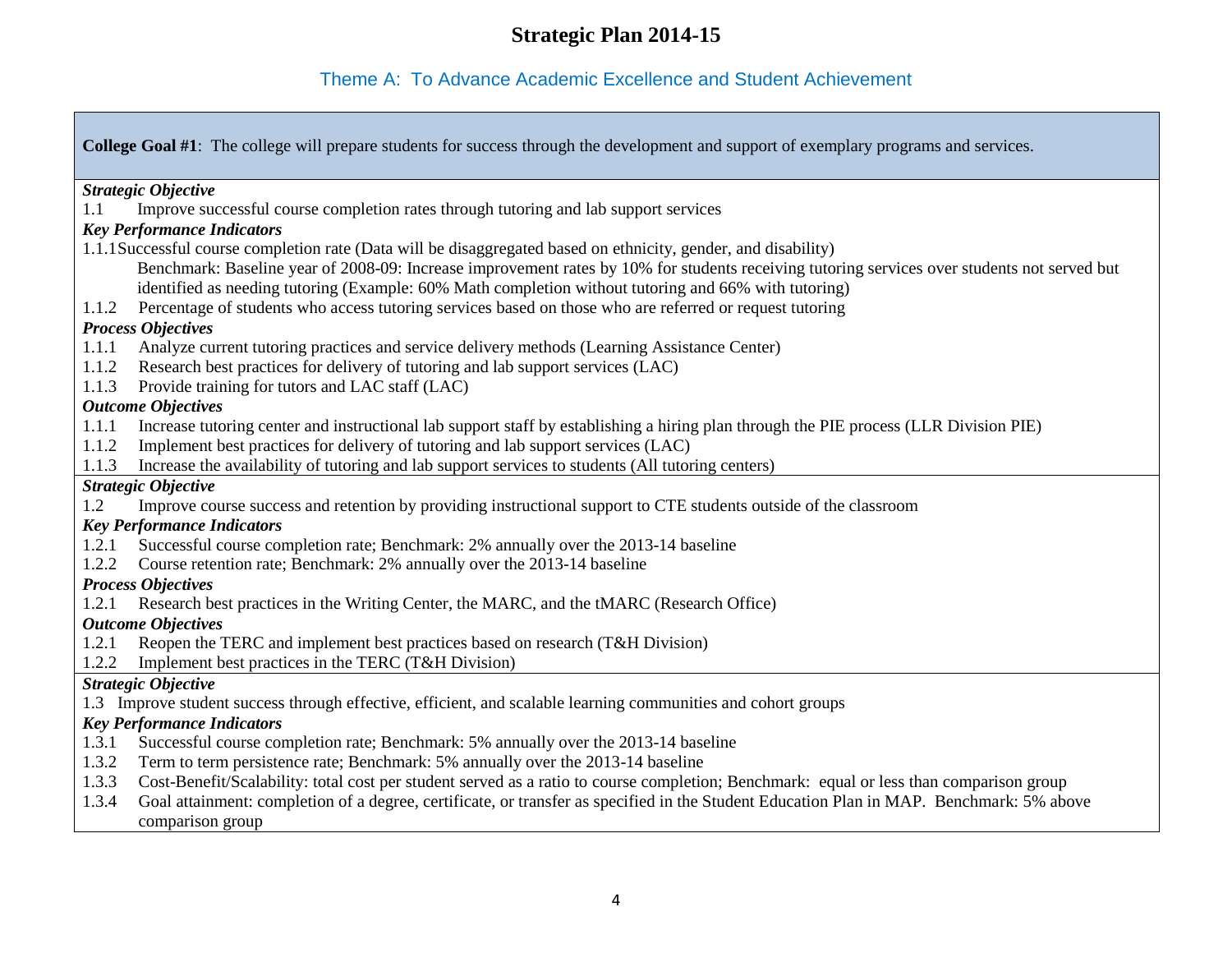#### *Process Objectives*

- 1.3.1 Identify all cohort and learning communities programs offered to students in 2013-14 (Instruction Team and Student Services Team)
- 1.3.2 Evaluate current practices and research best practices in learning community and cohort offerings (Research Office)
- 1.3.3 Train faculty staff on best practices (POD)
- 1.3.4 Create a committee or task force to coordinate offerings of learning communities and cohorts (Student Services and Instruction Teams)

#### *Outcome Objectives*

- 1.3.1 Implement best practices in all programs (All affected programs)
- 1.3.2 Increase the number of cohorts and learning communities programs offered to students new, CTE, general education, certificate, degree, and Transfer (All affected programs)

 **College Goal #2**: The college will improve career/vocational training opportunities to help students maintain professional currency and achieve individual goals.

# *Strategic Objective*

2.1 Maintain and improve current employability skills through increased work based learning opportunities for CTE students

# *Key Performance Indicators*

- 2.1.1 Number of work experience courses; Benchmark: 2% increase in course offerings annually over the next five years beginning 2013-14
- 2.1.2 Number of work sites served; Benchmark: Establish two new work sites for each work experience course for five years beginning 2013-14

# *Process Objectives*

- 2.1.1 Identify active work experience courses (Instruction Team)
- 2.1.2 Gather data on the average number of work sites associated with each course (Instruction Team)

# *Outcome Objectives*

- 2.1.1 Additional work experience courses for CTE areas (Instruction Team)
- 2.1.2 Increased support for faculty to establish relationships with business and industry (Instruction Team, Cabinet)
- 2.1.3 Increased number of worksites available to students for work based experiences (Instruction Team)

# *Strategic Objective*

2.2 Improve currency and relevance of CTE SLOs through use of data from leavers, graduates, and employers

# *Key Performance Indicators*

- 2.2.1 Job placement information including unemployment insurance data on quarters worked and wages earned Benchmark: Increase job placement for CTE students by 2% annually over a baseline established in 2013-14
- 2.2.2 Leaver, graduate, and employer satisfaction with currency and relevance of job skills based on survey results

# *Process Objectives*

- 2.2.1 Identify ways and sources from which job placement data can be collected, in particular UI wage data (Research Office)
- 2.2.2 Collect and utilize survey results on leaver, graduate, and employer satisfaction. (Research Office)

# *Outcome Objectives*

- 2.2.1 Report placement data in Mt. SAC's annual report (Research Office, Marketing & Communication Office)
- 2.2.2 Use placement and survey data to identify and implement potential CTE program improvements (CTE Departments)
- 2.2.3 Use placement and job availability data as a recruiting tool for new students (Marketing, CTE Departments)
- 2.2.4 Align program SLOs for degrees and certificates with industry standards (CTE Departments)
- 2.2.5 Assure that content skills and job skills are mastered by program completers (CTE Departments)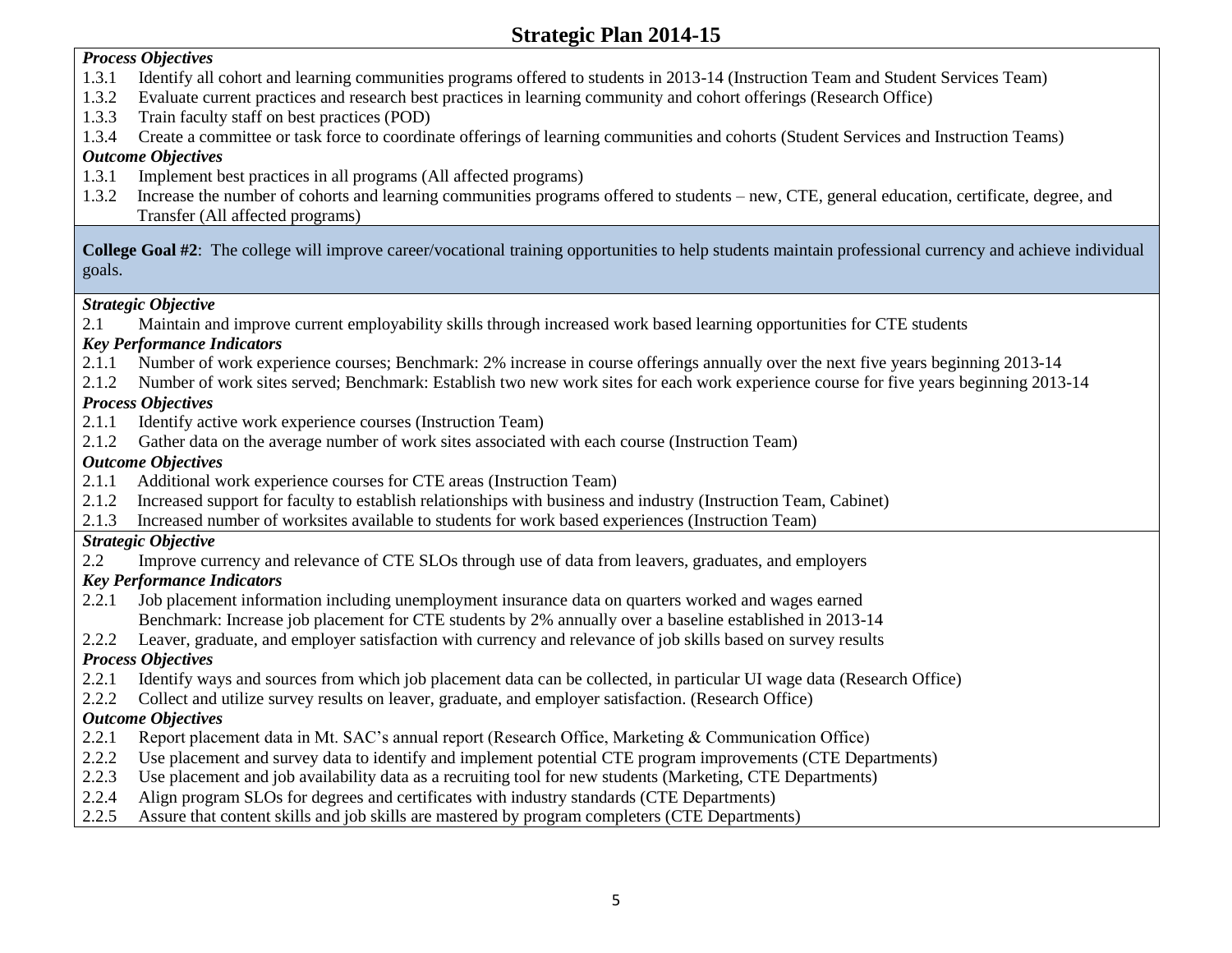| College Goal #3: The college will utilize student learning outcome and placement assessment data to guide planning, curriculum design, pedagogy, and/or<br>decision-making at the department/unit and institutional levels. |                                                                                                                                                     |                                   |  |
|-----------------------------------------------------------------------------------------------------------------------------------------------------------------------------------------------------------------------------|-----------------------------------------------------------------------------------------------------------------------------------------------------|-----------------------------------|--|
|                                                                                                                                                                                                                             | Strategic Objective (Outcomes Committee)                                                                                                            |                                   |  |
| 3.1                                                                                                                                                                                                                         | Active courses will have at least two course-level SLOs and an ongoing cycle of evaluation and improvement with wide reporting of results           |                                   |  |
|                                                                                                                                                                                                                             | <b>Key Performance Indicator</b>                                                                                                                    |                                   |  |
| 3.1.1                                                                                                                                                                                                                       | Percentage of courses with two course-level SLOs and ongoing cycle of evaluation and improvement with wide reporting of results. Benchmark:         |                                   |  |
|                                                                                                                                                                                                                             | 100%                                                                                                                                                |                                   |  |
|                                                                                                                                                                                                                             | <b>Strategic Objective (Outcomes Committee)</b>                                                                                                     |                                   |  |
| 3.2                                                                                                                                                                                                                         | Course-level SLOs will be mapped to GEOs, degrees and certificates                                                                                  | Process and Outcome Objectives to |  |
|                                                                                                                                                                                                                             | <b>Key Performance Indicator</b>                                                                                                                    | be added by Outcomes Committee.   |  |
| 3.2.1                                                                                                                                                                                                                       | Percentage of course-level SLOs that are mapped to GEOs, degrees and certificates. Benchmark: 100%                                                  |                                   |  |
|                                                                                                                                                                                                                             | <b>Strategic Objective</b> (Outcomes Committee)                                                                                                     |                                   |  |
| 3.3                                                                                                                                                                                                                         | Active degrees and certificates will have at least one degree/certificate level SLO and an ongoing cycle of evaluation and improvement with wide    |                                   |  |
|                                                                                                                                                                                                                             | reporting of results                                                                                                                                |                                   |  |
| <b>Key Performance Indicator</b>                                                                                                                                                                                            |                                                                                                                                                     |                                   |  |
| Percentage of active degrees and certificates with at least one degree/certificate level SLO and an ongoing cycle of evaluation and improvement<br>3.3.1                                                                    |                                                                                                                                                     |                                   |  |
| with wide reporting of results. Benchmark: 100%                                                                                                                                                                             |                                                                                                                                                     |                                   |  |
| Strategic Objective (Outcomes Committee)                                                                                                                                                                                    |                                                                                                                                                     |                                   |  |
| Student learning and support activities will have defined SLOs and an ongoing cycle of evaluation and improvement with wide reporting of results<br>3.4                                                                     |                                                                                                                                                     |                                   |  |
| Percentage of student learning and support activities with defined SLOs and an ongoing cycle of evaluation and improvement with wide reporting<br>3.4.1                                                                     |                                                                                                                                                     |                                   |  |
| of results. Benchmark: 100%                                                                                                                                                                                                 |                                                                                                                                                     |                                   |  |
| <b>Strategic Objective</b> (Outcomes Committee)                                                                                                                                                                             |                                                                                                                                                     |                                   |  |
| 3.5                                                                                                                                                                                                                         | Widespread dialogue takes place about assessment results and identification of gaps, such dialog leading to aligning institution-wide practices and |                                   |  |
| allocation of resources to support and improve student learning                                                                                                                                                             |                                                                                                                                                     |                                   |  |
| <b>Key Performance Indicator</b>                                                                                                                                                                                            |                                                                                                                                                     |                                   |  |
| Narrative documentation of above dialog, alignment, and allocation of resources<br>3.5.1                                                                                                                                    |                                                                                                                                                     |                                   |  |

#### Theme B: To Support Student Access and Success

**College Goal #4:** The College will increase access for students by strengthening recruitment opportunities for full participation in college programs and services.

#### *Strategic Objective*

4.1 Identify and implement effective strategies, activities and interventions that improve access and persistence for ethnic, gender, and disability groups at the college

#### *Key Performance Indicators*

- 4.1.1 Participation rate of adults within the District disaggregated by race/ethnicity, gender, age, and other special populations
- 4.1.2 Term-to-term and year-to-year persistence rate disaggregated by race/ethnicity, gender, age, and other special populations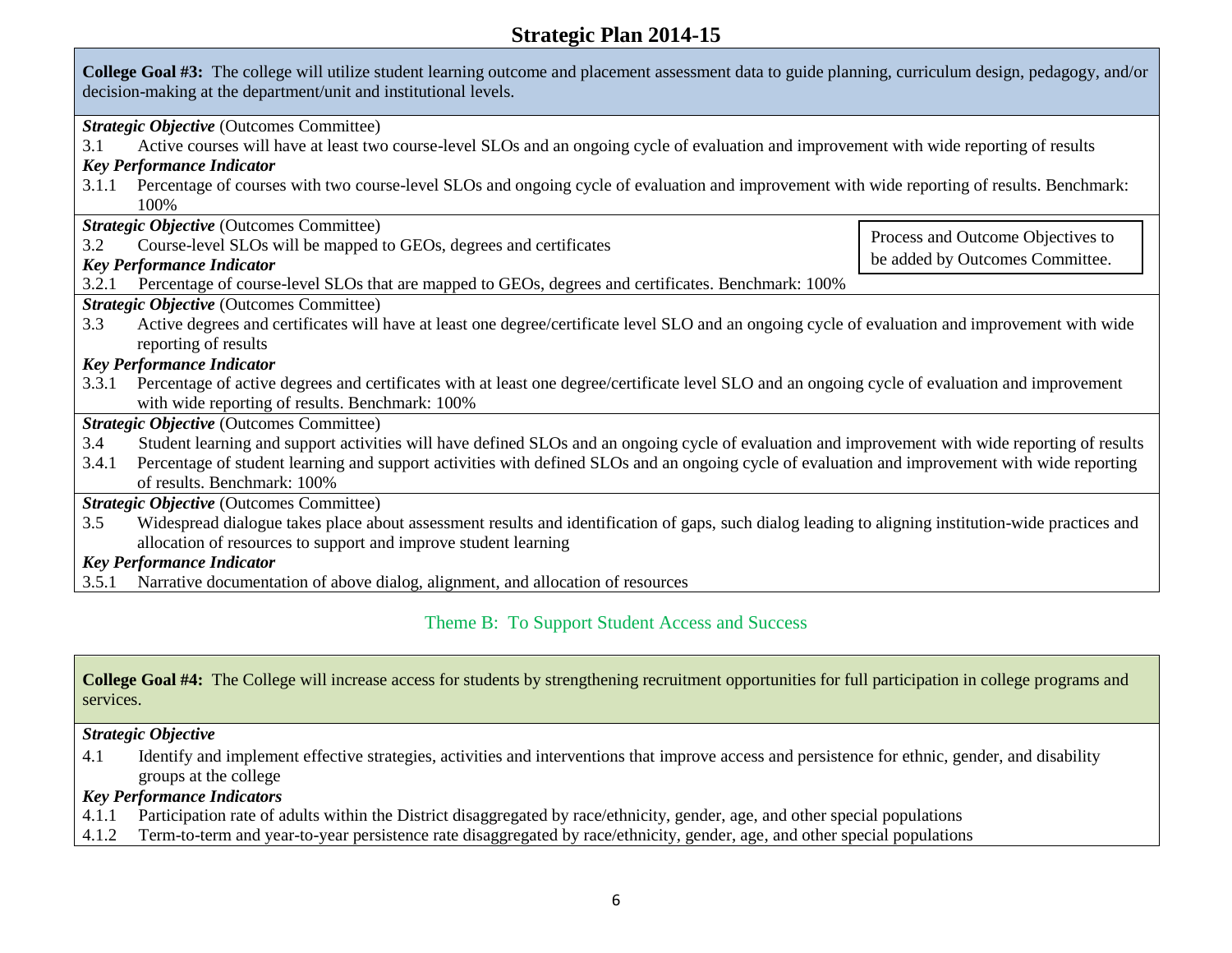#### 5.2.1 Participation in basic skills interventions. Benchmark: Increase number of basic skills students who participate in basic skills interventions by 5% *Process Objectives*  4.1.1 The Student Equity Committee will make recommendations regarding recruitment/outreach activities to increase the lowest participation rate among under-represented groups within the District 4.1.2 The Student Equity Committee will identify effective practices that support persistence and progress for under-prepared students *Outcome Objectives*  4.1.1 Implement best practices to improve the participation rate of adults in the District (Assignment depends on intervention) 4.1.2 Implement best practices to improve the persistence rate of students served by the College (Assignment depends on intervention) **College Goal #5:** Students entering credit programs of study will be ready for college level academic achievement. *Strategic Objective*  5.1 Improve students' basic skills course sequence completion through targeted interventions, cohort pathways, and accelerated course scheduling *Key Performance Indicators*  5.1.1 Successful basic skills course completion rates disaggregated by race/ethnicity, gender, age, and other special populations 5.1.2 Basic skills course-to-course persistence rates without stop-out disaggregated by race/ethnicity, gender, age, and other special populations *Process Objectives*  5.1.1 Identify interventions and acceleration options designed to improve students' basic skills course sequence completion (Basic Skills Committee, Research Office, Affected Instructional Departments) 5.1.2 Present results of the study to the campus community through Professional and Organizational Development during spring 2015 (POD) 5.1.3 Collect data on newly implemented interventions and use data for improvement (Research Office) *Outcome Objectives*  5.1.1 Implement interventions proven to be successful during the 2015-16 academic year and during future years (Assignment depends on intervention) *Strategic Objective*  5.2 Increase the number of basic skills students who participate in basic skills interventions *Key Performance Indicators*  annually from a baseline of 2008-09 *Process Objectives*  5.2.1 Determine the number of students who participated in basic skills funded interventions in 2008-09 (Research Office) 5.2.2 Develop strategies to increase the number of basic skills students participating in interventions (Basic Skills Committee; Departments) 5.2.3 Increase funding to basic skills projects designed to provide interventions to basic skills students (Cabinet) *Outcomes Objectives*  5.2.1 Implement successful strategies (Assignment depends on strategy) *Strategic Objective*  5.3 Students taking assessment tests for placement will be fully prepared for each test. (Student Preparation & Success Council) *Key Performance Indicators*  5.3.1 Student participation rate in assessment orientation and/or assessment preparation activities. Benchmark: 80% of students undergoing assessment will have participated in an online or in-person assessment orientation. Benchmark: 60% of recent high school graduates will have participated in an assessment preparation activity 5.3.2 Satisfaction surveys of students undergoing assessment. Benchmark: 80% of students undergoing assessment will indicate high levels of preparation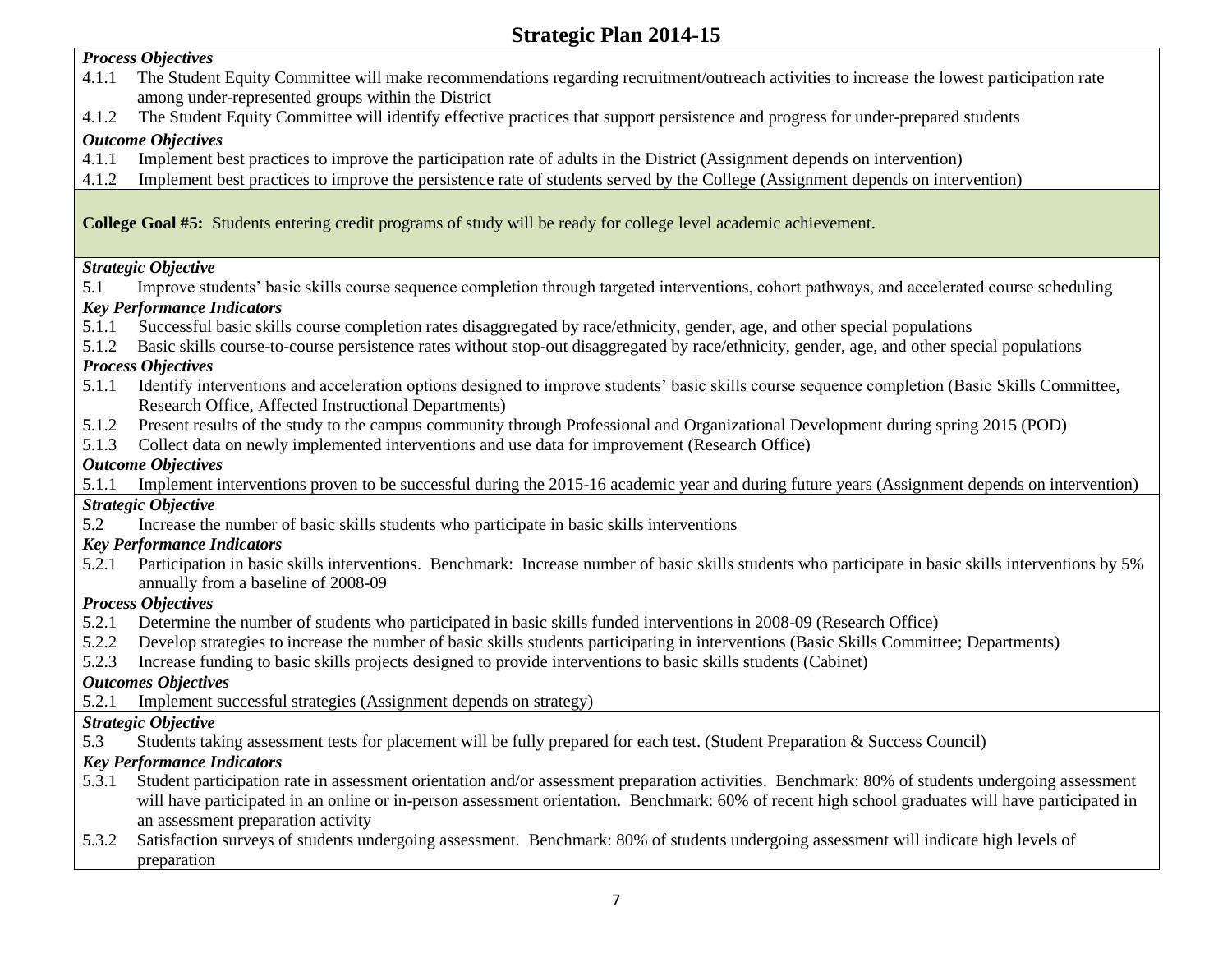#### *Process Objectives*

- 5.3.1 Create online and paper assessment test preparation instruments in Math, English, and ESL (Research Office, Math, English, and ESL)
- 5.3.2 Create outreach and orientation materials publicizing the availability and importance of assessment test preparation (Marketing, Math, English, and ESL)
- 5.3.3 Collect data on effectiveness of assessment test preparation and publicize such results (Research Office, Marketing)

#### *Outcome Objectives*

- 5.3.1 Implement online and in-person assessment test preparation in Math, English, and ESL (Assessment Office, Math, English, and ESL)
- 5.3.2 Implement outreach and orientation to promote assessment test preparation (Marketing, Math, English, and ESL)

**College Goal #6:** The College will ensure that curricular, articulation, and counseling efforts are aligned to maximize students' successful university transfer.

#### *Strategic Objective*

 6.1 The number of transfer ready students will increase through increasing the number of fully articulated transfer programs and increasing the number of transfer students with complete education plans

# *Key Performance Indicators*

- 6.1.1 Number of fully articulated transfer degrees accepted by major universities in the Mt. SAC service region. Benchmark: Increase the number of associate degrees for transfer offered by 2% each year using a baseline of 2012-13
- 6.1.2 Number of associate degrees for transfer. Benchmark: Increase the number of associate degrees for transfer offered by 2% each year using a baseline of 2012-13
- 6.1.3 Number of complete education plans by students with a transfer goal
- 6.1.4 Number of students who are transfer ready

# *Process Objectives*

- 6.1.1 Provide workshops and training for faculty interested in developing transfer degrees (POD)
- 6.1.2 Advertise transfer degrees in the college catalog (Instruction Office)
- 6.1.3 Communicate with students through orientation and Career and Transfer workshops the benefits of transfer degrees (Counseling and Career and Transfer Center)

#### *Outcomes Objectives*

- 6.1.1 Fully articulate all transfer programs both to major universities and by establishing associate degrees for transfer. (Career and Transfer Center)
- 6.1.2 Assure that students with a transfer goal have complete education plans.(Counseling and Career and Transfer Center)

# *Strategic Objective*

6.2 Provide web services that are effective and well utilized by students to assist them in achieving transfer success

# *Key Performance Indicators*

- 6.2.1 Improved transfer readiness for students utilizing online services as measured against a control group not utilizing such services
- 6.2.2 Satisfactory evaluation of online transfer information and tools by students utilizing these services

# *Process Objectives*

- 6.2.1 Develop options for portal content (IT, Counseling, and Career and Transfer Center)
- 6.2.2 Deploy the most recent tools supplied by the Mountie Action Plan (MAP) software (IT and Counseling)
- 6.2.3 Establish a baseline measure of student usage (clicks) of transfer centric portal information (IT)
- 6.2.4 Develop a process/training for Counseling/Transfer Services to maintain and enhance portal and website information (IT and Counseling) *Outcomes Objectives*
- 6.2.1 Provide effective well utilized online transfer information and tools which meet student needs. (IT, Counseling, and Career and Transfer Center)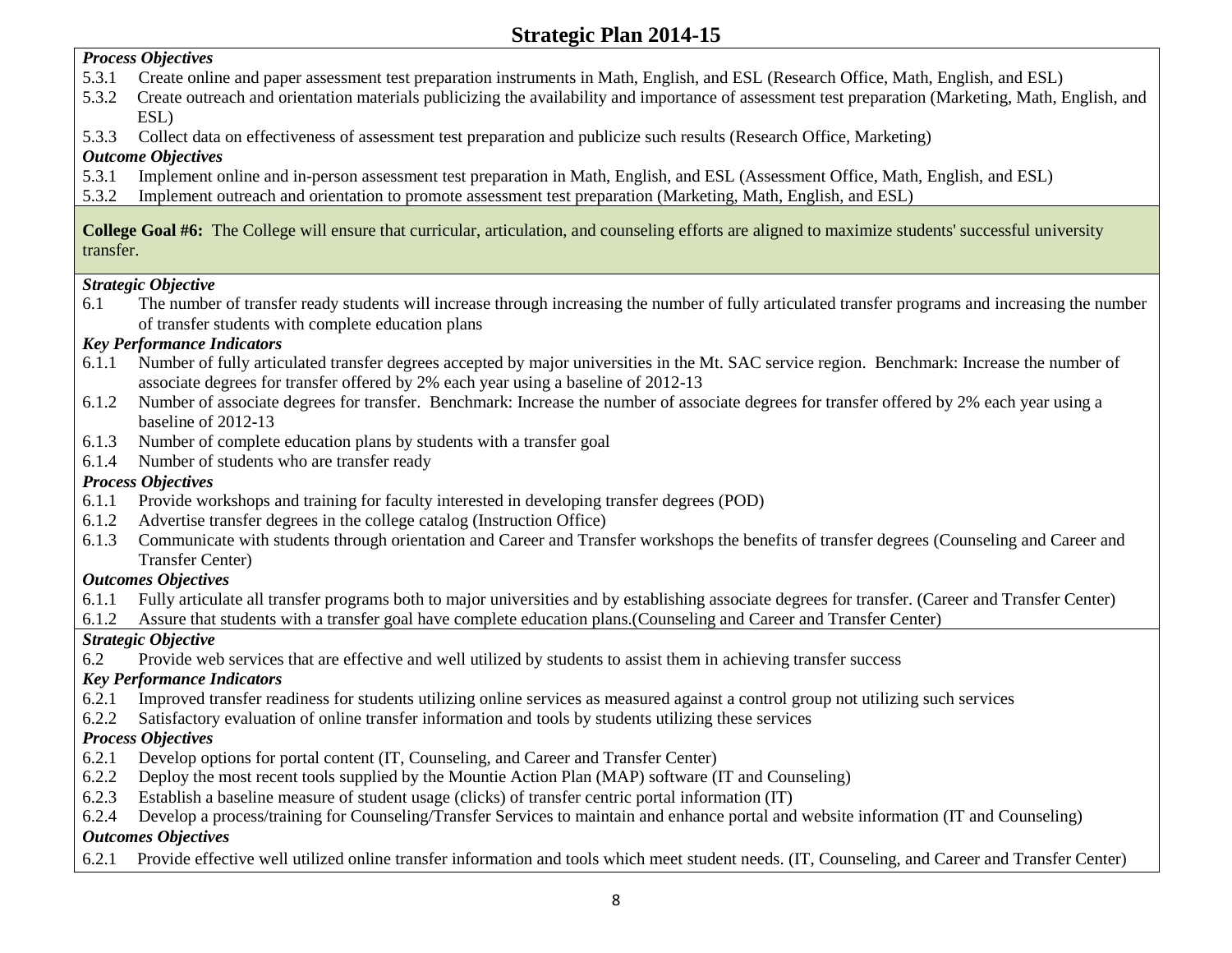#### Theme C: To Secure Human, Technological, and Financial Resources to Enhance Learning and Student Achievement

**College Goal #7:** The College will secure funding that supports exemplary programs and services.

#### *Strategic Objective*

7.1 Effectively utilize existing college resources to secure external funding by alignment with the college's strategic plan and potential for impact on the college

#### *Key Performance Indicators:*

- 7.1.1 Dollar amount of grants received. Benchmark: at least \$6 million in fiscal year grant funding
- 7.1.2 Return on investment (fiscal year grant funding divided by Grants Office operating budget). Benchmark: at least 15:1 return on investment annually

#### *Process Objectives:*

- 7.1.1 Prioritize pursuit of grant opportunities by alignment with the college's strategic plan and potential for impact on the college (e.g., dollar amount, number of students to be served, number of programs/faculty/staff to be affected, lowest cost to the college in regard to in-kind resources) (Grants Office and Cabinet)
- 7.1.2 Appropriately adjust Grants Office operating budget annually (Grants Office and Cabinet)
- 7.1.3 Effectively monitor active grants for fiscal and programmatic compliance to ensure continued eligibility for grant funding. (Grants Office)

#### *Outcome Objectives:*

- 7.1.1 Increased number and dollar amount of grants received annually (Grants Office)
- 7.1.2 Increased return on investment communicated through annual reporting process (Grants Office)

#### *Strategic Objective*

7.2 Develop and submit high-quality proposals for a variety of grant opportunities from local, state, federal, and private funding agencies

#### *Key Performance Indicators*

- 7.2.1 Number of grant proposals submitted. Benchmark: at least 12 grant proposals submitted annually
- 7.2.2 Average funding success rate (number of grant proposals submitted divided by number of grants funded). Benchmark: at least 6 grants (or 50% of proposals submitted) funded annually

#### *Process Objectives*

- 7.2.1 Share available grant opportunities with pertinent faculty and managers (Grants Office)
- 7.2.2 Involve faculty in developing grant proposals (Grants Office)
- 7.2.3 Deliver grant writing workshop(s) through Professional and Organizational Development (Grants Office and POD)
- 7.2.4 Provide a high level of support to faculty and managers interested in pursuing grants (e.g., planning, writing, editing, templates, budget development, compilation, submission, etc.) (Grants Office)

#### *Outcome Objectives*

- 7.2.1 Increased number of proposals developed and submitted annually (Grants Office)
- 7.2.2 Increased number of proposals funded annually (Grants Office)
- 7.2.3 Increased average funding success rate communicated through annual reporting process (Grants Office)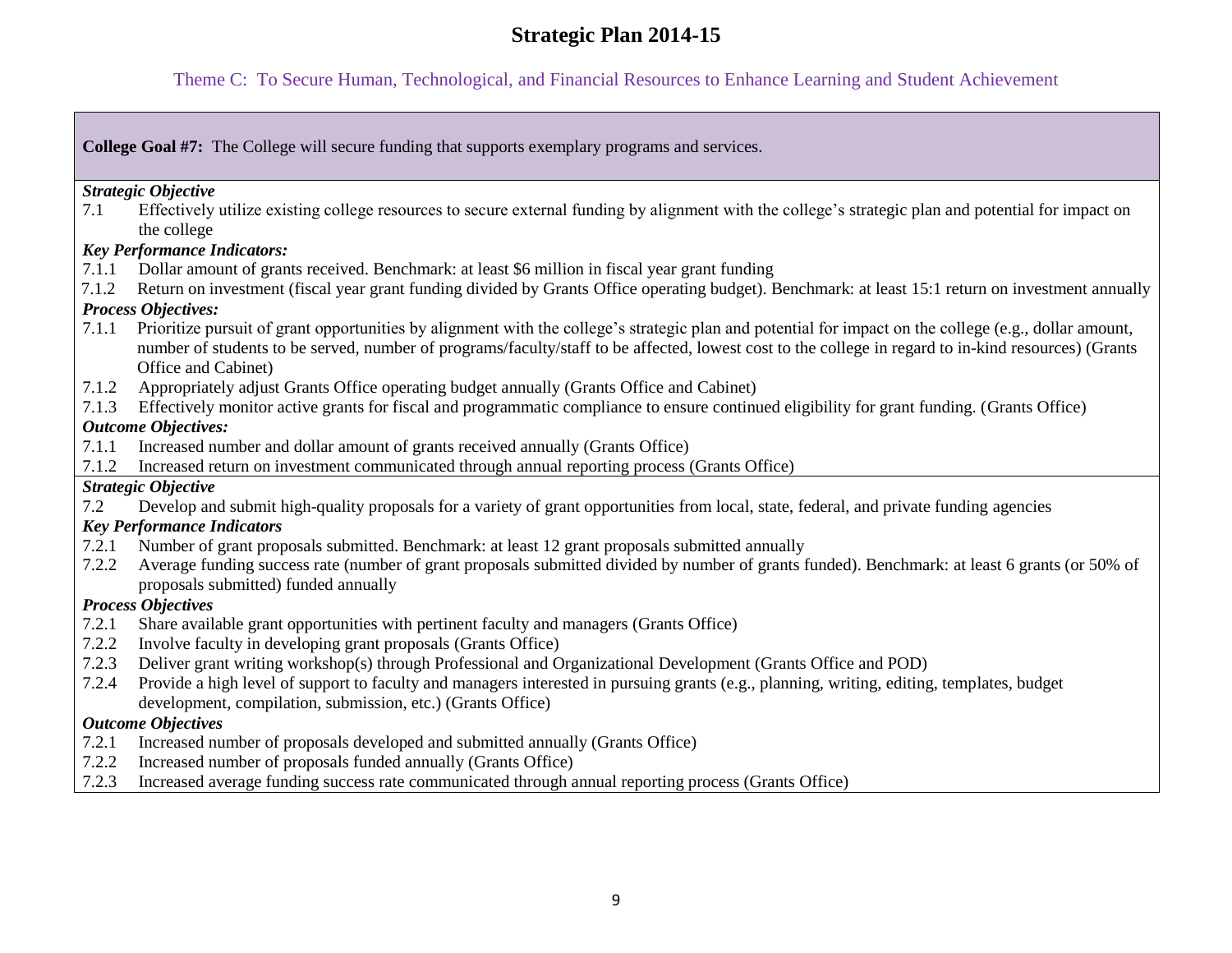#### *Strategic Objective*

7.3 Improve student access and success through direct student scholarships

#### *Key Performance Indicators*

- 7.3.1 Number and dollar amount of scholarships awarded annually
- 7.3.2 Donor and recipient satisfaction as measured by evaluation surveys

# *Process Objectives*

- 7.3.1 Operate an open, fair, and efficient scholarship application and award process (Scholarship Office)
- 7.3.2 Solicit donations for scholarships on an ongoing basis (Foundation)
- 7.3.3 Provide feedback to donors including letters of appreciation from recipients (Foundation and Scholarship Office)
- 7.3.4 Periodically survey donors and recipients (Foundation and Scholarship Office)

# *Outcomes Objectives*

- 7.3.1 Number and dollar amount of scholarships meet level of qualified student applications (Foundation)
- 7.3.2 Satisfaction surveys show expectations of donors and recipients are met (Foundation and Scholarship Office)

**College Goal #8:** The college will utilize technology to improve operational efficiency and effectiveness and maintain state-of-the-art technology in instructional and support programs.

# *Strategic Objective*

8.1 Provide appropriate technology in classrooms to enhance student learning and active engagement in the learning process

# *Key Performance Indicators*

- 8.1.1 Faculty and student surveys show satisfaction with quality and accessibility of classroom and online technology
- a 5% increase in 2015-16 8.1.2 The number of faculty trained in the use of Moodlerooms will increase by 10% from a baseline year of 2013-14 with a 5% increase in 2014-15 and

# *Process Objectives*

- 8.1.1 Regularly update classroom instructional media and online learning tools to ensure accessibility and state-of-the-art (Technology Services)
- 8.1.2 Offer regular Moodlerooms training for faculty through POD (Professional and Organizational Development)

# *Outcomes Objectives*

- 8.1.1 Classroom instructional media is accessible and state-of-the-art (Technology Services)
- 8.1.2 The number of faculty using Moodlerooms in the classroom to enhance student learning and active engagement will increase (POD)

# *Strategic Objective*

8.2 Improve students' access to technology tools

# *Key Performance Indicators*

- 8.2.1 Implement Google Mail and Application Services by the end of 2013-14 (IT)
- 8.2.2 Enhance the College's mobile application (Mountie APP) with a least 1 additional student focused feature each year (IT)

# *Process Objectives*

- 8.2.1 Develop migration and testing plan for student email (IT Web Team)
- 8.2.2 Meet with Associated Students to develop request list of mobile applications (IT Web Team)
- 8.2.3 Research best practices and features of academic mobile apps (IT Web Team)

# *Outcomes Objectives*

8.2.1 Students will have access to additional application enhancements (IT)

# *Strategic Objective*

8.3 Improve college-wide ARGOS user reporting functionality and capabilities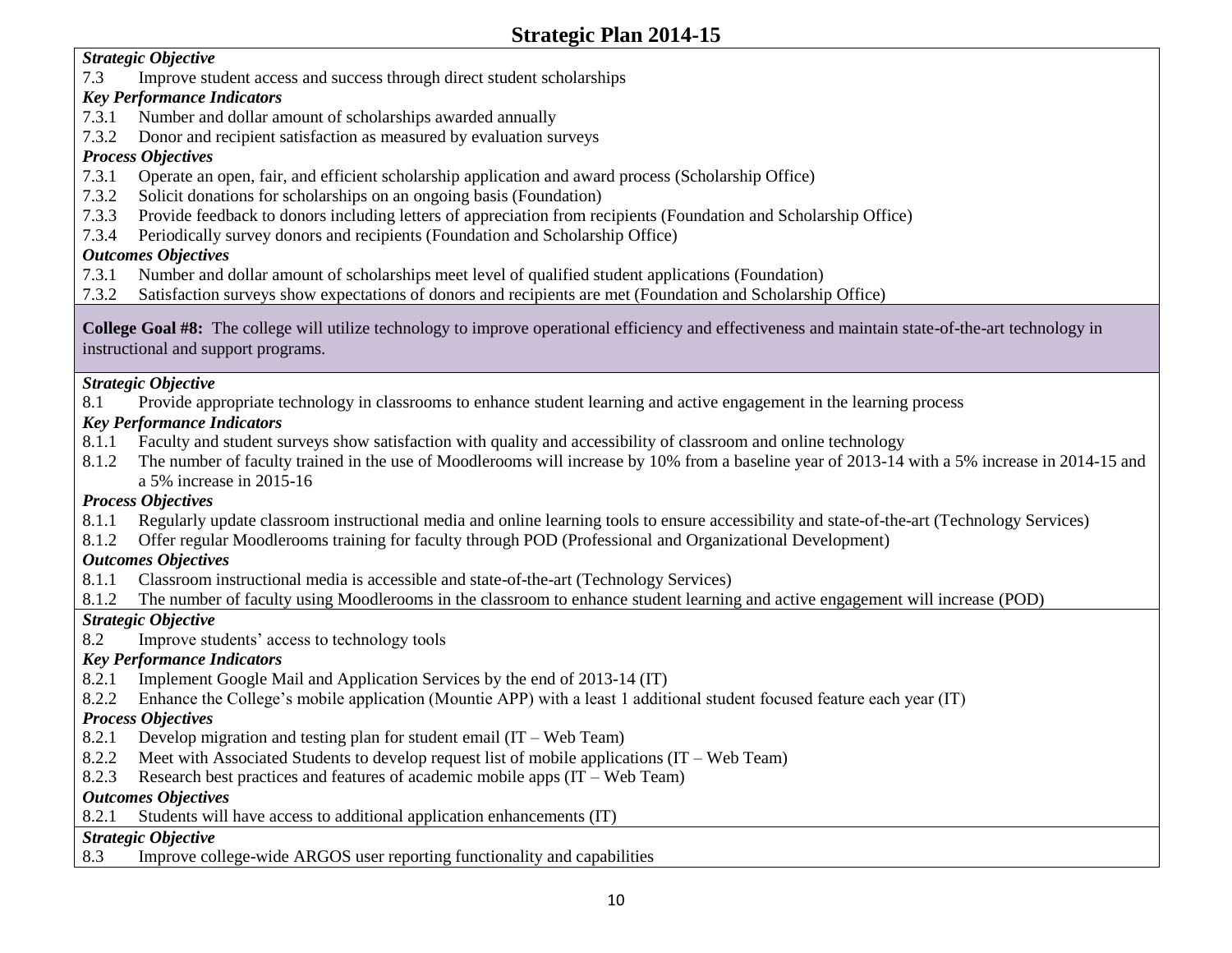#### *Key Performance Indicators*

 8.3.1 Employee satisfaction surveys; Benchmark: Employee satisfaction results regarding user reporting functionality and capabilities will improve by 5% annually from baseline data collected in 2014-15

#### *Process Objectives*

- 8.3.1 Analyze current usage of ARGOS to determine basic user profile information (IT)
- 8.3.2 Survey current ARGOS users to determine overall satisfaction regarding user reporting functionality and capabilities (IT)
- 8.3.3 Establish a searchable, documented archive of active ARGOS reports (IT)

#### *Outcome Objectives*

- 8.3.1 Establish standard ARGOS report access for faculty, staff, and manager users (IT)
- 8.3.2 Revise ARGOS training based on user feedback (IT)
- 8.3.3 Schedule and evaluate regular ARGOS training sessions (IT)

#### *Strategic Objective*

8.4 Students and prospective students will have access to key sources of information through accessible, user-friendly, state-of-the-art communication technology and will be trained in how to access and effectively use this technology

#### *Key Performance Indicators*

8.4.1 Periodic satisfaction surveys of students and prospective students

#### *Process Objectives*

- 8.4.1 Results of periodic satisfaction surveys will be used to prioritize new and revised communication technology (IT)
- 8.4.2 Currently available communication technology will be regularly reviewed for use at Mt. SAC (IT)

#### *Outcome Objectives*

8.4.1 Regular surveys will demonstrate satisfaction of students and prospective students with Mt. SAC's communication through technology (IT)

#### **College Goal # 9:** The College will provide opportunities for increased diversity and equity for all across campus.

#### *Strategic Objective*

9.1 Mitigate disproportionate impact based on gender, race/ethnicity, disability, age, emancipated foster youth status, or economic status for student access, retention, degree and certificate completion, ESL and basic skills completion, and transfer

#### *Key Performance Indicators*

9.1.1 Disproportionate impact based on gender, race/ethnicity, disability, age, emancipated foster youth status, or economic status for student access, retention, degree and certificate completion, ESL and basic skills completion, and transfer as measured by either the 80% rule or the Proportional Method. Benchmarks will be set by the Student Equity Plan

#### *Process Objectives*

9.1.1 Develop, fund, and implement the Student Equity Plan and specific activities to carry out projects identified in the Plan (Assignment will depend on the specific project and activity)

#### *Outcomes Objectives*

9.1.1 Disproportionate impact will be mitigated (Assignment will depend on the specific project and activity)

#### *Strategic Objective*

9.3.1 Maintain a college workforce whose diversity assists the college in carrying out its mission

#### *Key Performance Indicators*

- 9.3.1 Develop a draft plan no later than Fall 2014 (Human Resources)
- 9.3.2 Implement the plan no later than Spring 2015 (Human Resources)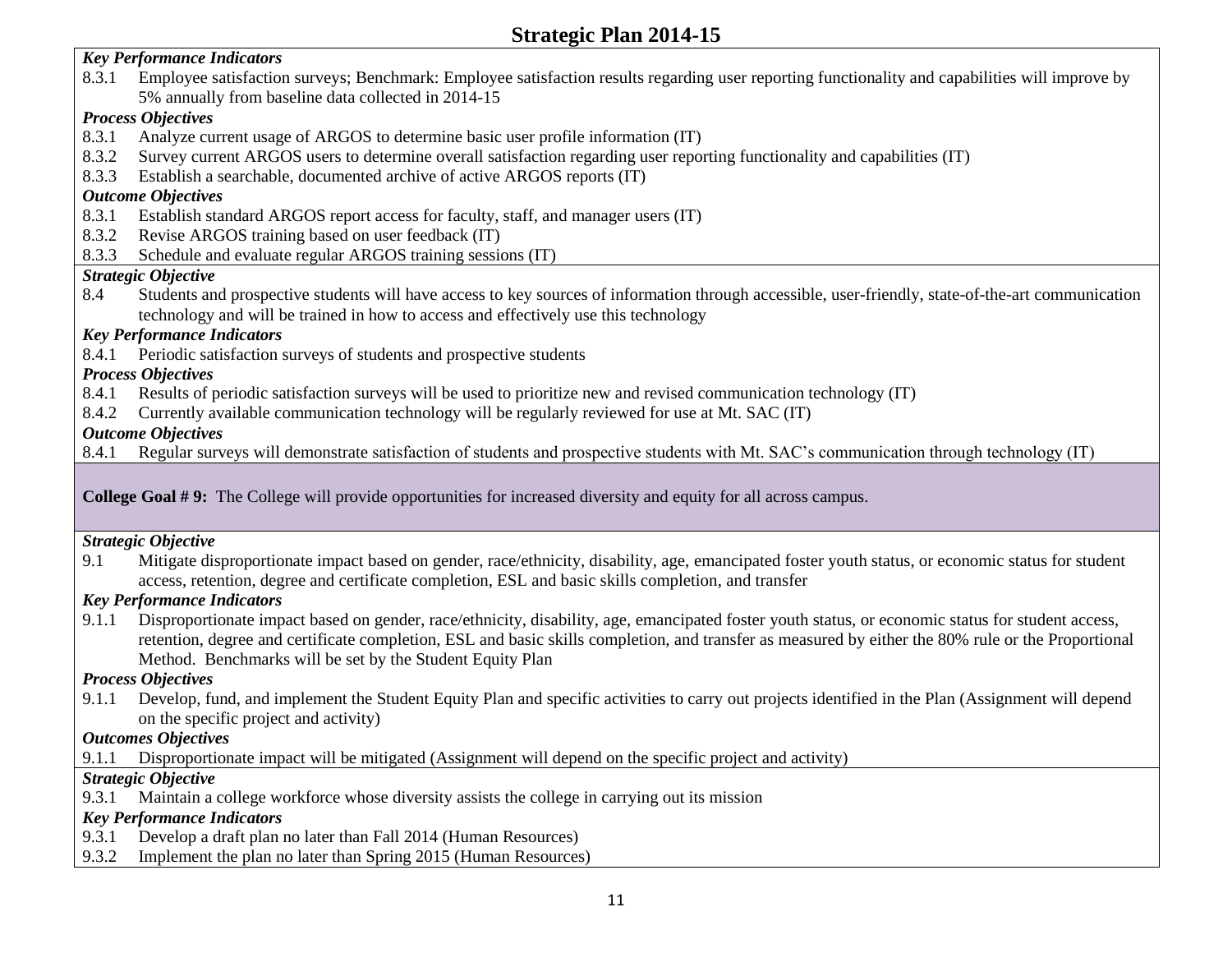- 9.3.3 Review the plan at least once every two years beginning 2015-16 (Human Resources)
- 9.3.4 Campus climate as measured through the Employee Survey and the Community College Survey of Student Engagement

#### *Process Objectives*

- 9.3.1 Create a task force to draft the revised EEO Plan which incorporates the 2013 changes to Title 5 Section 53003 (Human Resources)
- 9.3.2 Present the plan to President's Advisory Council for recommendations (HR)
- 9.3.3 Implement the revised Equal Employment Opportunity Plan (HR, POD, Cabinet)

# *Outcomes Objectives*

- 9.3.1 The College will have a workforce whose diversity supports its mission
- 9.3.2 The College will implement a revised EEO Plan that will be reviewed every two years

# *Strategic Objective*

9.4 Implement college employment practices that are consistent with the EEO Plan, reflect sensitivity and understanding of student and employee diversity, and eliminate bias and unlawful discrimination in the employment process

# *Key Performance Indicators*

- 9.4.1 Review and revise college employment practices by the end of 2014-15 to be consistent with the EEO Plan (HR)
- 9.4.2 College record of handling personal related issues (HR)

# *Process Objectives*

- 9.4.1 Create a task force to review and revise college employment practices to be consistent with the EEO Plan (HR)
- 9.4.2 Present the revised college employment practices to the President's Advisory Council for recommendations by the end of 2014-15 (HR)
- 9.4.3 Regular training will be provided to staff as appropriate (POD)

# *Outcomes Objectives*

- 9.4.1 The College will implement the revised employment practices by the end of the 2014-15 academic year (HR)
- 9.4.2 The College will have a record of fair and equitable practices in hiring and treatment of employees (HR)

**College Goal # 10:** The College will encourage and support participation in professional development to strengthen programs and services.

# *Strategic Objective*

 10.1 Provide faculty, manager, and staff professional development opportunities for implementation of best practices in teaching and learning, and customer service

# *Key Performance Indicators*

- 10.1.1 The number of faculty, managers, and staff attending professional development activities both on and off campus
- 10.1.2 Evaluation surveys of participants in on campus professional development workshops and activities

# *Process Objectives*

- 10.1.1 POD will periodically survey the campus regarding interest in professional development options (POD)
- 10.1.2 POD will use the results of the surveys to develop a program of offerings related to best practices (POD)
- 10.1.3 POD will conduct evaluation surveys of attendees at professional development offerings and improve future training (POD)

# *Outcomes Objectives*

- 10.1.1 Professional development activities will be well utilized by all campus constituents (POD)
- 10.1.2 Professional development activities will satisfactorily meet the interests and needs of all campus constituents (POD)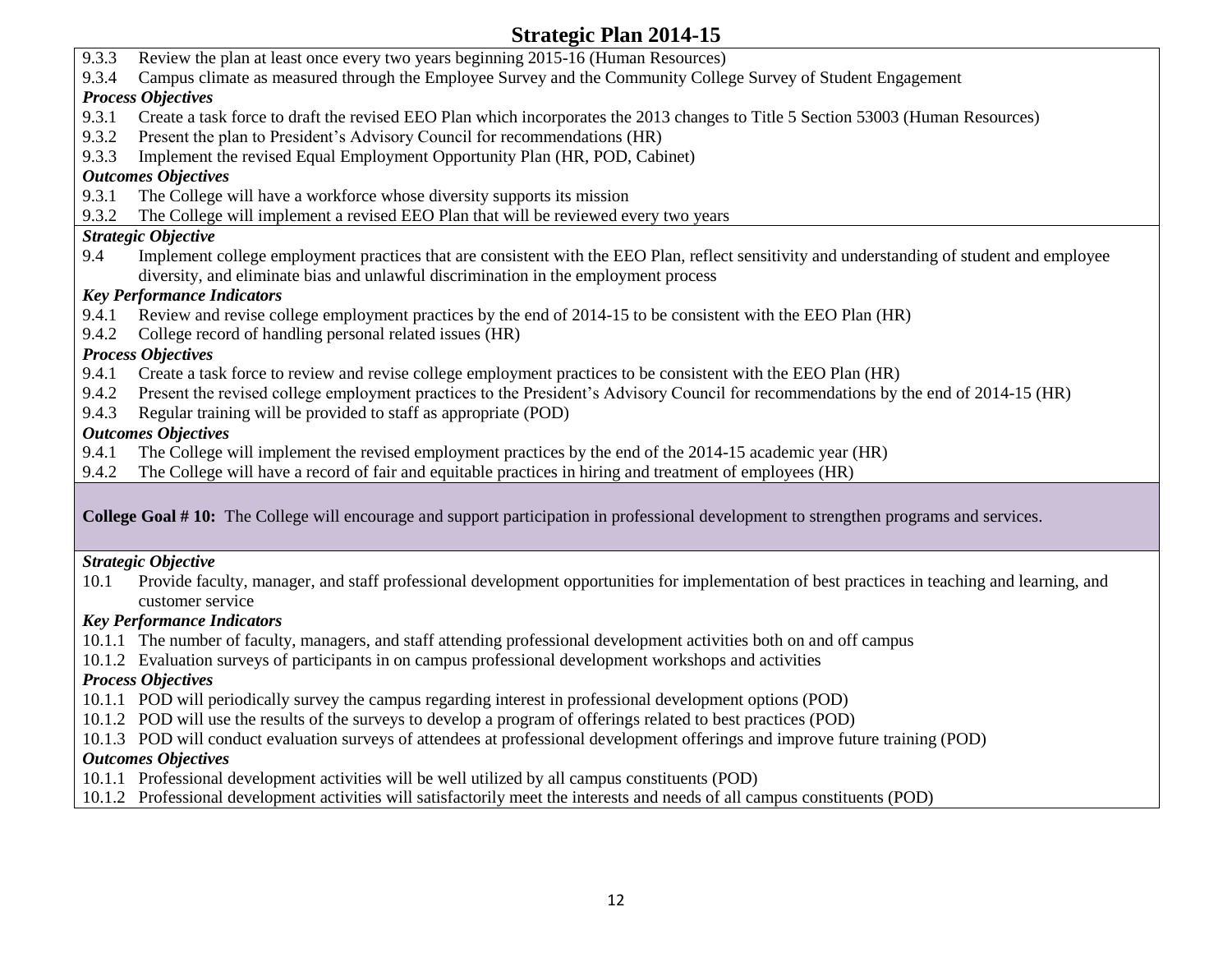#### *Strategic Objective*

10.2 Provide enhanced and increased technology trainings for all campus constituents

#### *Key Performance Indicators*

 10.2.1 The number of annual technology training classes and the number of attendees; Benchmark: IT will offer a minimum of twenty-five technology training classes per year beginning 2014-15 based on campus community requested training topics

#### *Process Objectives*

- 10.2.1 IT will solicit ideas for technology training classes from the campus community during the early part of the fall 2014 semester (IT)
- 10.2.2 IT will analyze current enrollment of technology classes offered in POD (IT, POD)
- 10.2.3 IT will work with the Manager of Professional Development and Employee Engagement to devise a technology training program (IT, POD)
- 10.2.4 IT will coordinate with other Banner module owners (Fiscal, HR, etc.) on comprehensive training offerings/calendar of training opportunities
- 10.2.5 IT will review Banner and other software tools to ensure maximum efficiency and effective use of technology tools

#### *Outcomes Objectives*

10.2.1 A standard technology training calendar will be established (IT, POD)

10.2.2 An ongoing communication mechanism will be established to notify staff of new technology features and enhancements (Marketing, IT, POD)

**College Goal #11:** The College will provide facilities and infrastructure that support exemplary programs and the health and safety of the campus community.

#### *Strategic Objective*

11.1 The college will improve classroom and laboratory room utilization

#### *Key Performance Indicators*

11.1.1 By the end of the Fall 2014 semester, the college will develop and implement a room utilization matrix

#### *Process Objectives*

11.1.1 The college will identify and purchase the best software to use for room utilization (Instruction and Administrative Services)

#### *Outcomes Objectives*

 11.1.1 The college will use the room utilization matrix to schedule lecture and lab classes to maximize appropriate facilities usage and student access (Instruction and Administrative Services)

#### *Strategic Objective*

11.2 Improve security of campus computers and other technology components

#### *Key Performance Indicators*

11.2.1 Extent of monetary loss of computers and other technology components due to security issues

#### *Process Objectives*

- 11.2.1 Research new and emerging security protocols for application at educational institution (IT)
- 11.2.2 Research applicable security legislation (IT, Facilities)
- 11.2.3 Analyze end-users security practices (IT, Facilities)
- 11.2.4 Discuss security practices with faculty and staff and use the results to develop end-user security training (IT, Facilities, POD)
- 11.2.5 Develop training plan for Information Security team (IT)
- 11.2.6 Develop three-year security hardware and software implementation plan (IT)

#### *Outcome Objectives*

11.2.1 Minimal loss of campus computers and other technology due to security issues (IT, Facilities)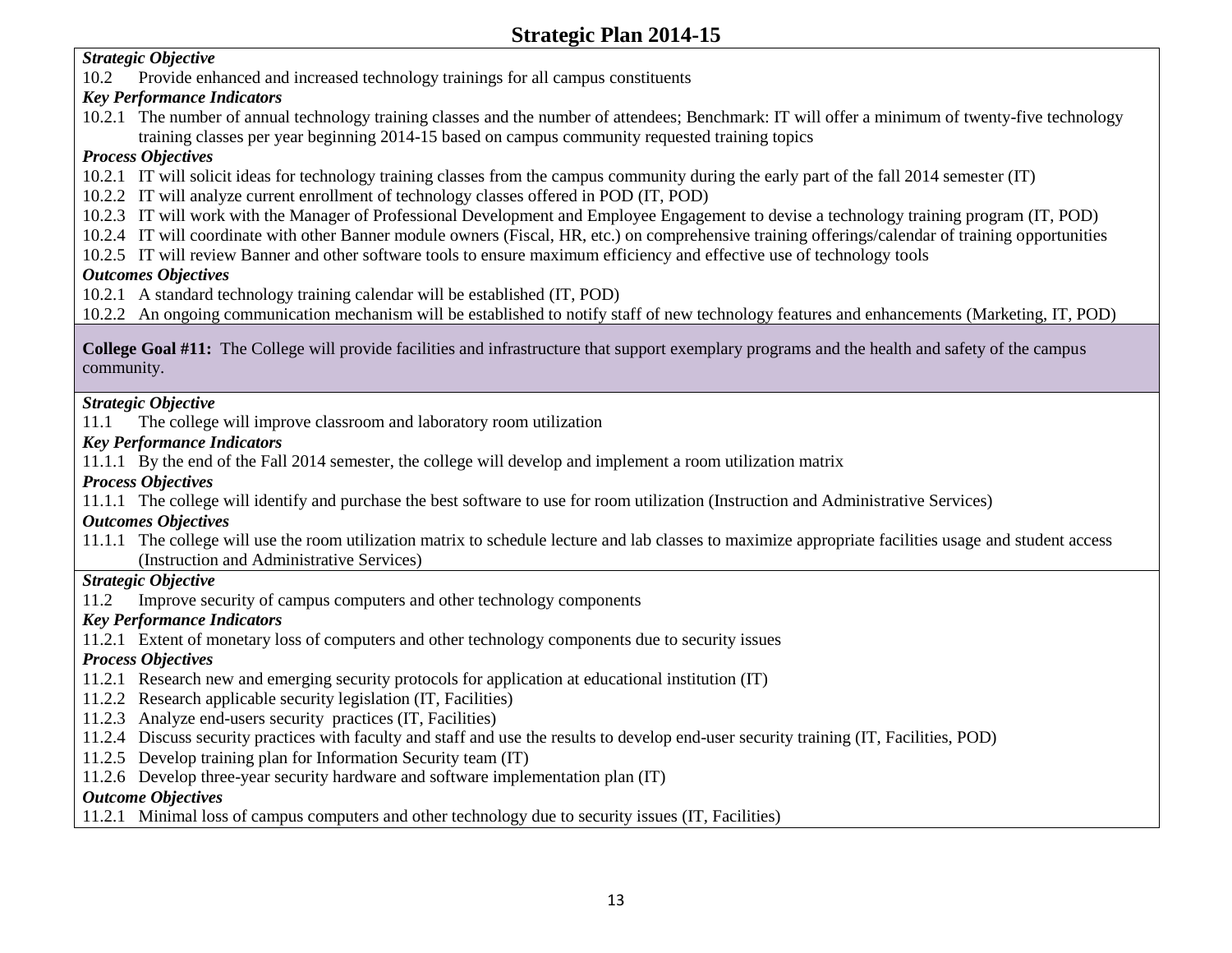| <b>Strategic Objective</b>                                                                                                   |
|------------------------------------------------------------------------------------------------------------------------------|
| Enhance the Emergency Notification System<br>11.3                                                                            |
| <b>Key Performance Indicators</b>                                                                                            |
| 11.3.1 Increase by 10% over baseline of 2013-14 the number of students enrolled in the emergency notification system         |
| 11.3.2 Enhance dissemination of emergency notifications to on-campus faculty and staff                                       |
| <b>Process Objectives</b>                                                                                                    |
| 11.3.1 Analyze current enrollees in emergency notification system (IT and Student Services)                                  |
| 11.3.2 Research alternate on-campus solutions for emergency notifications (IT)                                               |
| <b>Outcome Objectives</b>                                                                                                    |
| 11.3.1 Target new students with information on how to sign-up for the system (IT and Student Services)                       |
| 11.3.2 Collaboratively design and implement an on-campus notification system (Administrative Services)                       |
| <b>Strategic Objective</b>                                                                                                   |
| Expand preventative maintenance of college facilities<br>11.4                                                                |
| <b>Key Performance Indicators</b>                                                                                            |
| 11.4.1 Preventative maintenance labor hours as a percentage of all maintenance labor hours                                   |
| 11.4.2 Preventive maintenance costs as a percentage of all maintenance costs                                                 |
| 11.4.3 Deferred maintenance backlog as a percentage of building replacement value                                            |
| <b>Process Objectives</b>                                                                                                    |
| 11.4.1 Survey each facility and utility system to identify all equipment that requires preventative maintenance (Facilities) |
| 11.4.2 Identify the frequency of preventative maintenance tasks for each piece of equipment (Facilities)                     |
| 11.4.3 Estimate labor and materials cost (Facilities)                                                                        |
| 11.4.4 Enter equipment data and work requirements into the maintenance management system (Facilities)                        |
| 11.4.5 Prioritize and Implement preventative maintenance activities (Facilities)                                             |
| 11.4.6 Calculate reduced total cost of ownership for college facilities (Facilities)                                         |
| <b>Outcome Objectives</b>                                                                                                    |
| 11.4.1 Improved maintenance of college facilities (Facilities)                                                               |
| 11.4.2 Reduced life-cycle operating costs of college buildings and infrastructure (Facilities)                               |
| <b>Strategic Objective</b>                                                                                                   |
| Update campus building standards<br>11.5                                                                                     |
| <b>Key Performance Indicators</b>                                                                                            |
| 11.5.1 Review 25% of all campus building standards each year                                                                 |
| <b>Process Objectives</b>                                                                                                    |
| 11.5.1 List all previously developed campus building standards (Facilities)                                                  |
| 11.5.2 Develop a detailed format for documenting standards (Facilities)                                                      |
| 11.5.3 Align campus standards with the Construction Specifications Institute (CSI) work breakdown structure (Facilities)     |
| 11.5.4 Create a comprehensive list of building elements that require standardization (Facilities)                            |
| 11.5.5 Prioritize the list of standards (Facilities)                                                                         |
| <b>Outcome Objectives</b>                                                                                                    |
| 11.5.1 Up to date, reviewed and approved standards for existing campus buildings (Facilities)                                |
| 11.5.2 Up to date, reviewed and approved standards for new campus buildings (Facilities)                                     |
| 11.5.3 Campus building standards are available on the Facilities Management website (Facilities)                             |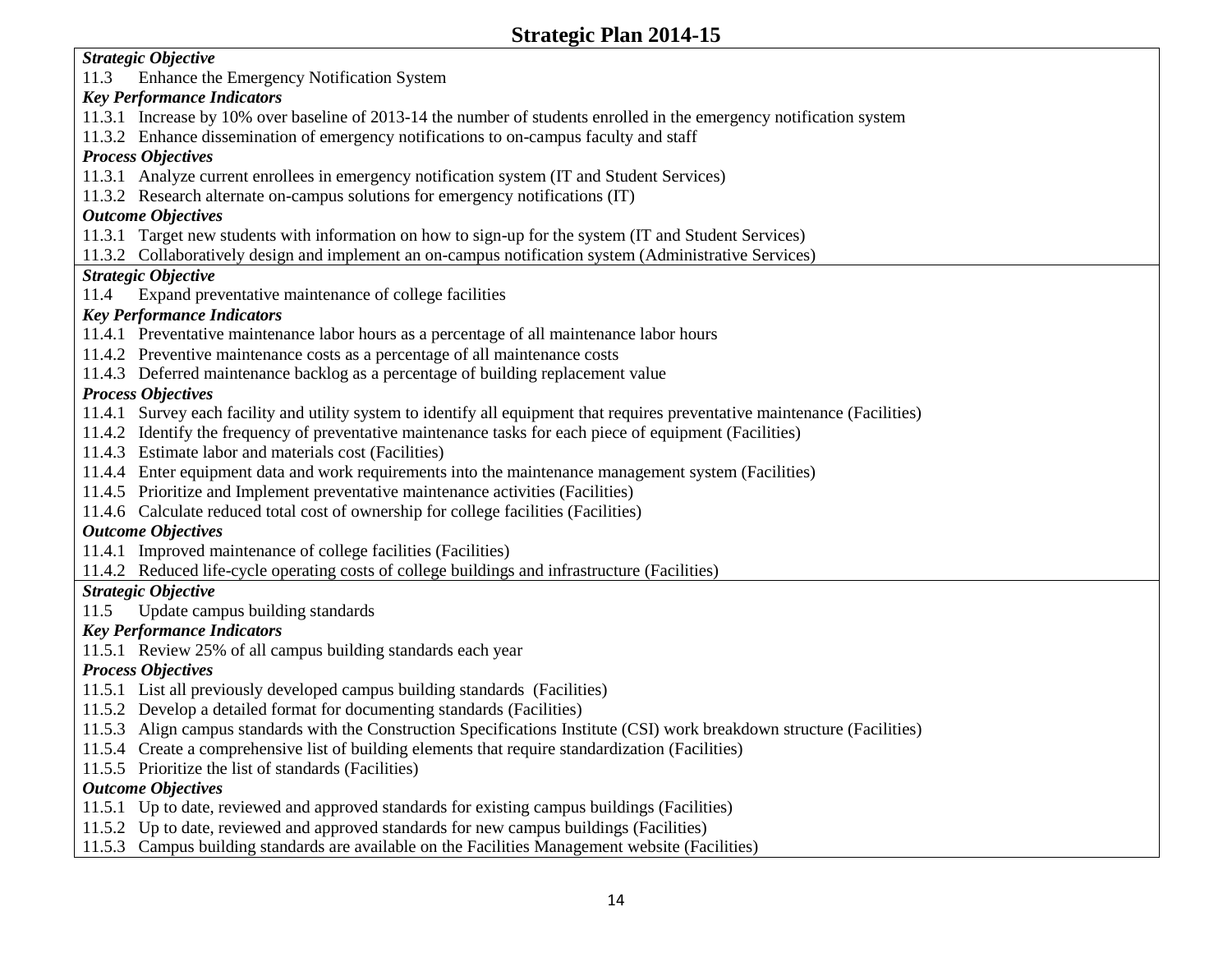#### *Strategic Objective*

11.6 Equitably distribute available resources for facilities improvement projects

#### *Key Performance Indicators*

- 11.6.1 Quantity of new facilities improvement projects approved per operational unit
- 11.6.2 Cost of new facilities improvement projects approved per operational unit

#### *Process Objectives*

- 11.6.1 Identify the current year (2013-2014) projects (Facilities)
- 11.6.2 Prioritize current and prior year facilities improvement projects (Facilities)
- 11.6.3 Revise facilities improvement project list format to include scope, budget and schedule (Facilities)
- 11.6.4 Revise internal processes to improve accountability for budget, schedule and scope of work (Facilities)
- 11.6.5 Research security issues related to project financial information accessible on the facilities management website (Facilities)

# *Outcome Objectives*

- 11.6.1 Up to date facilities improvement project list (Facilities)
- 11.6.2 The facilities improvement project list is available on the facilities management website (Facilities)

11.6.3 Improved equity in the distribution of resources to improve college facilities (Facilities)

# *Strategic Objective*

11.7 Create a database of hazardous materials found in and around campus facilities

# *Key Performance Indicators*

- 11.7.1 Number of facilities that contain hazardous materials
- 11.7.2 Cost of hazardous materials abatement activities per year
- 11.7.3 Quantity of hazardous materials removed per year

# *Process Objectives*

- 11.7.1 Research and list all previously identified hazardous materials (Facilities)
- 11.7.2 Research current legal requirements/risks related to hazardous materials in college facilities (Facilities)
- 11.7.3 Develop a format for the database (Facilities)
- 11.7.4 Identify facilities that require additional testing and/or engineering studies (Facilities)
- 11.7.5 Evaluate and update internal processes related to hazardous materials (Facilities)

# *Outcome Objectives*

- 11.7.1 A database containing relevant information about hazardous materials in college facilities (Facilities)
- 11.7.2 Effective communication of information regarding hazardous materials (Facilities)
- 11.7.3 Documented procedures related to hazardous materials (Facilities)

# *Strategic Objective*

11.8 Update the utility infrastructure master plan

# *Key Performance Indicators*

- 11.8.1 Estimated cost of project backlog per utility system
- 11.8.2 Cost of utility infrastructure projects completed per year

# *Process Objectives*

- 11.8.1 Identify completed utility system upgrade projects (Facilities)
- 11.8.2 Complete farm area hydrology study (Facilities)
- 11.8.3 Identify affected farm area facilities and projects (Facilities)
- 11.8.4 Identify affected farm area utility systems (Facilities)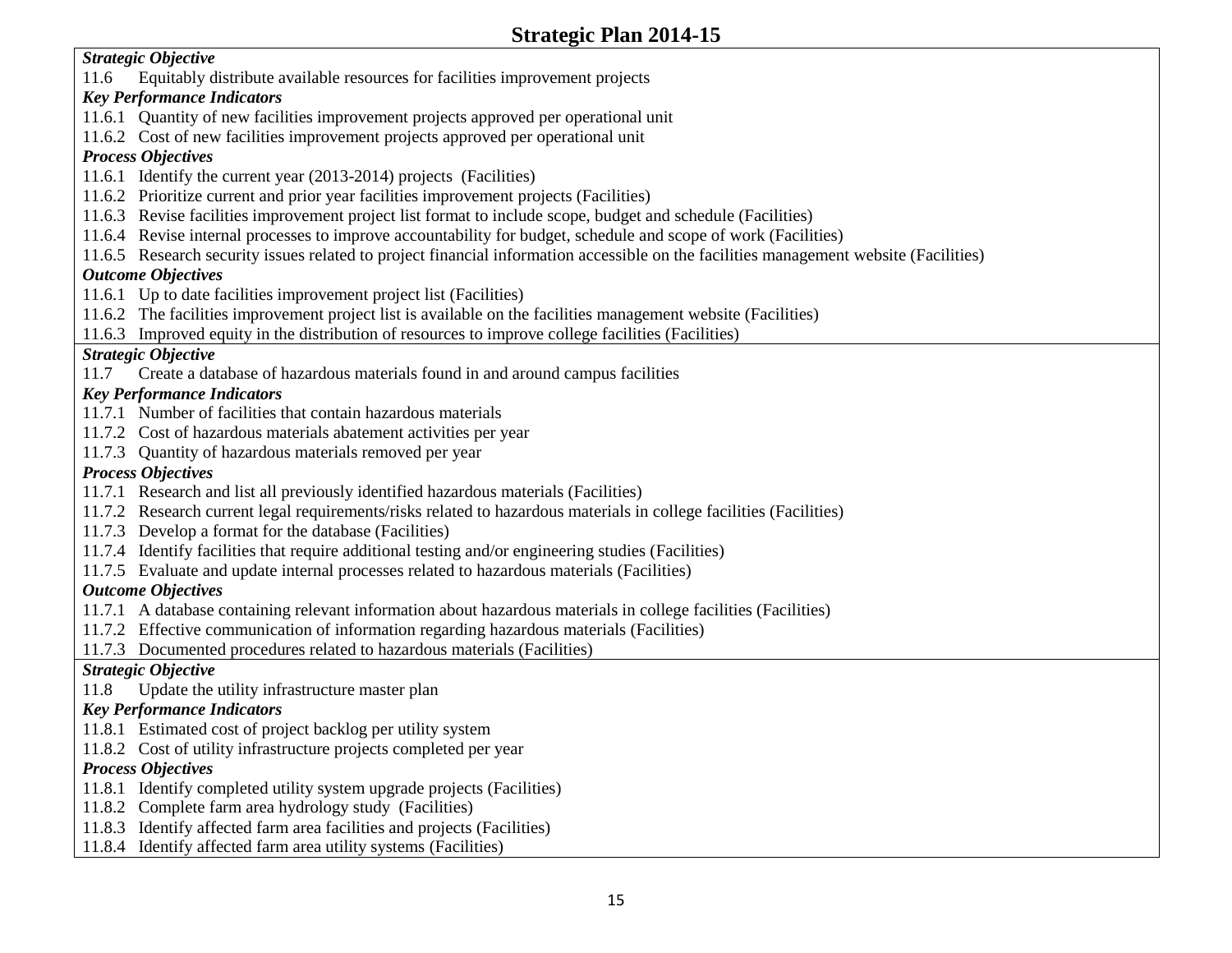11.8.5 Update campus wide topographic maps to reflect recent projects (Facilities) 11.8.6 Update utility system upgrade cost estimates (Facilities) *Outcome Objectives*  11.8.1 Revised the utility master plan (Facilities) 11.8.2 Revised the facilities master plan base map (Facilities) *Strategic Objective*  11.9 Improve energy efficiency on campus *Key Performance Indicators*  11.9.1 Energy cost per building square foot 11.9.2 Peak energy demand *Process Objectives*  11.9.1 Complete installation of energy meters at major campus buildings (Facilities) 11.9.2 Evaluate energy monitoring software (Facilities) 11.9.3 Research energy use for typical facilities (Facilities) 11.9.4 Collect energy data (Facilities) *Outcome Objectives*  11.9.1 Energy use baseline data (Facilities) 11.9.2 Energy conservation at the campus and building levels (Facilities) *Strategic Objective*  11.10 Ensure that operating funds are available for new facilities *Key Performance Indicators*  11.10.1 Operating budgets 11.10.2 Campus total building square footage 11.10.3 Campus total landscaped area *Process Objectives*  11.10.1 Research facilities operating costs for similar facilities (Facilities) 11.10.2 Develop benchmark costs by area of operations (Facilities) *Outcome Objectives*  11.10.1 Budget models to fund new facilities (Facilities) **College Goal #12:** The College will utilize existing resources and improve operational processes to maximize efficiency of existing resources and to maintain necessary services and programs. *Strategic Objective*  12.1 Meet service levels of key operational processes within available resources

#### *Key Performance Indicators*

- 12.1.1 Quantitative and qualitative measures of services levels appropriate to the operational procedure
- 12.1.2 Resource levels (staff, facilities, equipment, supplies) necessary to maintain minimum service levels

*Process Objectives* (Assignments made annually to specific programs)

- 12.1.1 Identify key operational processes to be selected for each planning cycle
- 12.1.2 Establish minimum service levels for key operational processes
- 12.1.3 Establish qualitative and quantitative measures to measure service level achievement for key operational processes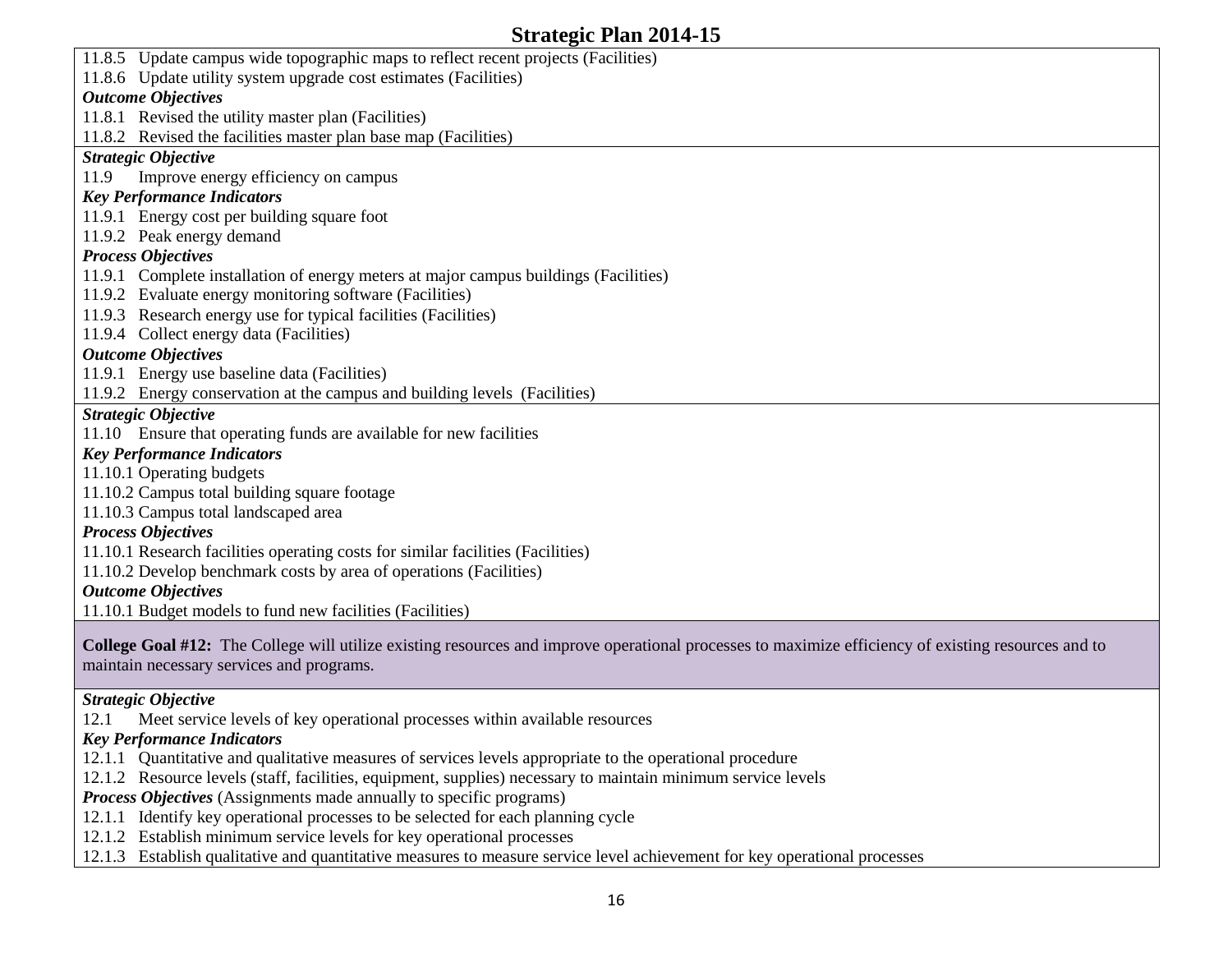12.1.1 Pilot selected strategies for cost effective strategies designed to meet minimum service levels for key operational processes • DE Faculty Training **• A&R Document Storage & Retrieval**  12.1.4 Measure the current service levels achieved for key operational processes 12.1.5 Determine existing resource levels (staffing, budget, facilities, equipment) for each key operational process 12.1.6 Develop cost effective strategies to meet minimum service levels for key operational processes *Outcome Objectives* (Assignments made annually to specific programs) 12.1.2 Implement cost effective strategies to attaining minimum service levels for key operational processes including training and resource allocation 12.1.3 Establish continuous quality improvement systems to maintain cost effective implementation of minimum service levels 12.1.4 Through the PIE process develop planning, evaluation, and resource request processes to implement evolving quality improvement strategies **Prioritization** Cycle 1: 2014-15 to 2016-17 Cycle 2: 2015-16 to 2017-18<br>
Print/Copy/Fax • Event Services • Custodial • Purchasing • Orientation • Probation Counseling • Testing: DSPS/Online Proctoring/Test Makeup • Tutoring

#### Theme D: To Foster an Atmosphere of Cooperation and Collaboration

**College Goal # 13:** The College will improve the quality of its partnerships with business and industry, the community, and other educational institutions.

#### *Strategic Objective*

- 13.1 The College will have effective partnerships:
	- K-12 school districts within the Mt. SAC service area
	- community organizations within the Mt. SAC service area
	- business and industry within the Mt. SAC service area
	- four-year colleges and universities

#### *Key Performance Indicators*

- 13.1.1 Periodic surveys of existing partners from the above groups
- 13.1.2 Mt. SAC managers, faculty, and staff will be periodically polled regarding the effectiveness of existing partnerships and opportunities for new or expanded partnerships

#### *Process Objectives*

- 13.1.1 Potentially useful partnership opportunities will be pursued promptly and effectively (Cabinet)
- 13.1.2 The President will prepare an annual summary of the extent and effectiveness of partnership activity (President's Office)

#### *Outcome Objectives*

13.1.1 Surveys will demonstrate that the College maintains and expands effective and useful partnerships (Cabinet)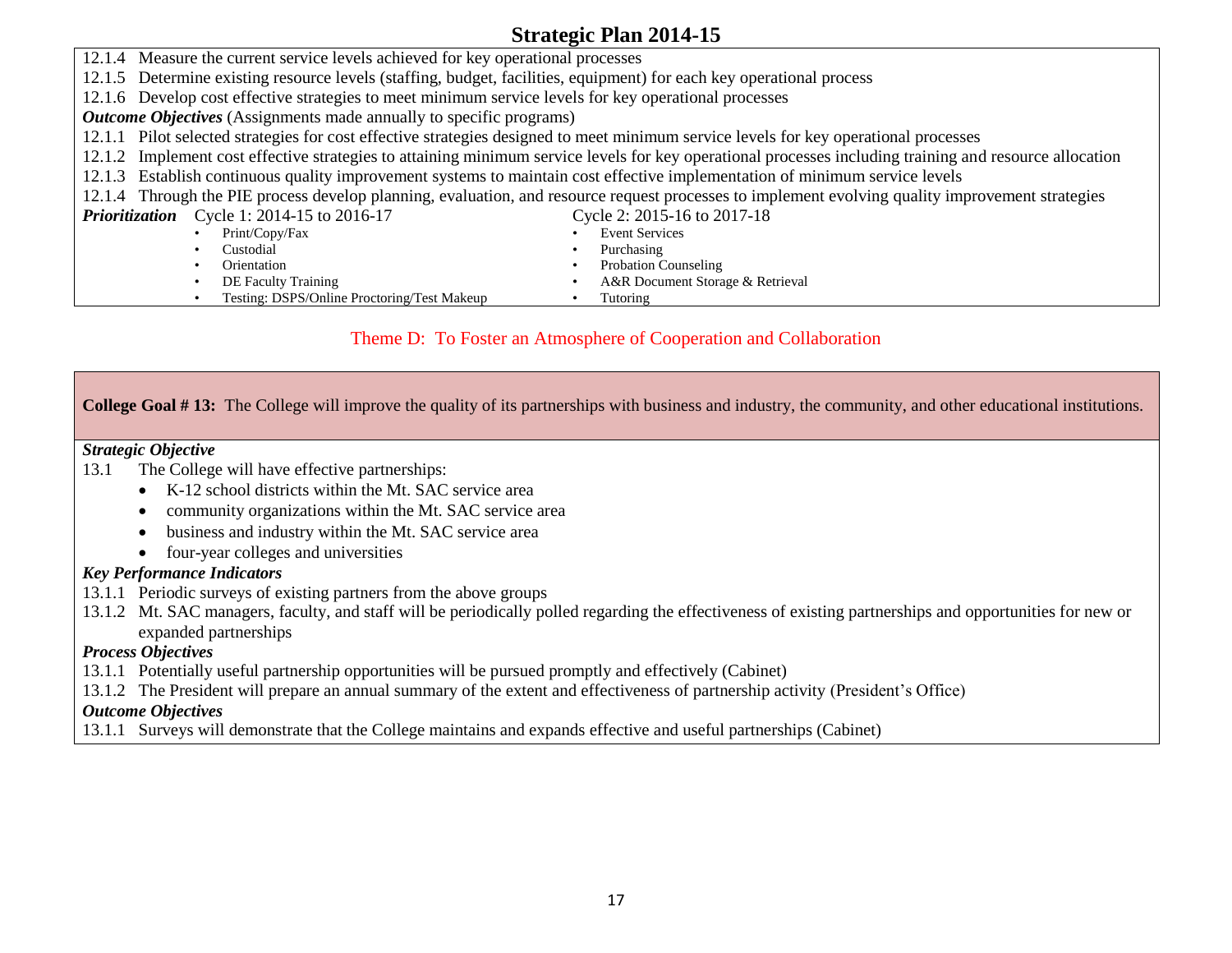**College Goal #14:** The College will improve the effectiveness and consistency of dialogue between and among departments, committees, teams, and employee groups across the campus.

#### *Strategic Objective*

- 14.1 The President's Office will regularly publish notes on Cabinet actions, President's Advisory Council discussions, and reports to the Board of Trustees and solicit input from across the campus with special emphasis with leaders of constituent groups
- 14.2 The President's Office will regularly facilitate campus wide meetings including Convocation at the beginning of each semester and a Town Hall type meeting at least once each semester

#### *Key Performance Indicators*

14.1.1 The President will conduct an evaluation of these communications biannually via a survey distributed to everyone on campus (President) *Outcome Objectives* 

14.1.1 Both Likert scale ratings and narrative responses will be uniformly positive (President)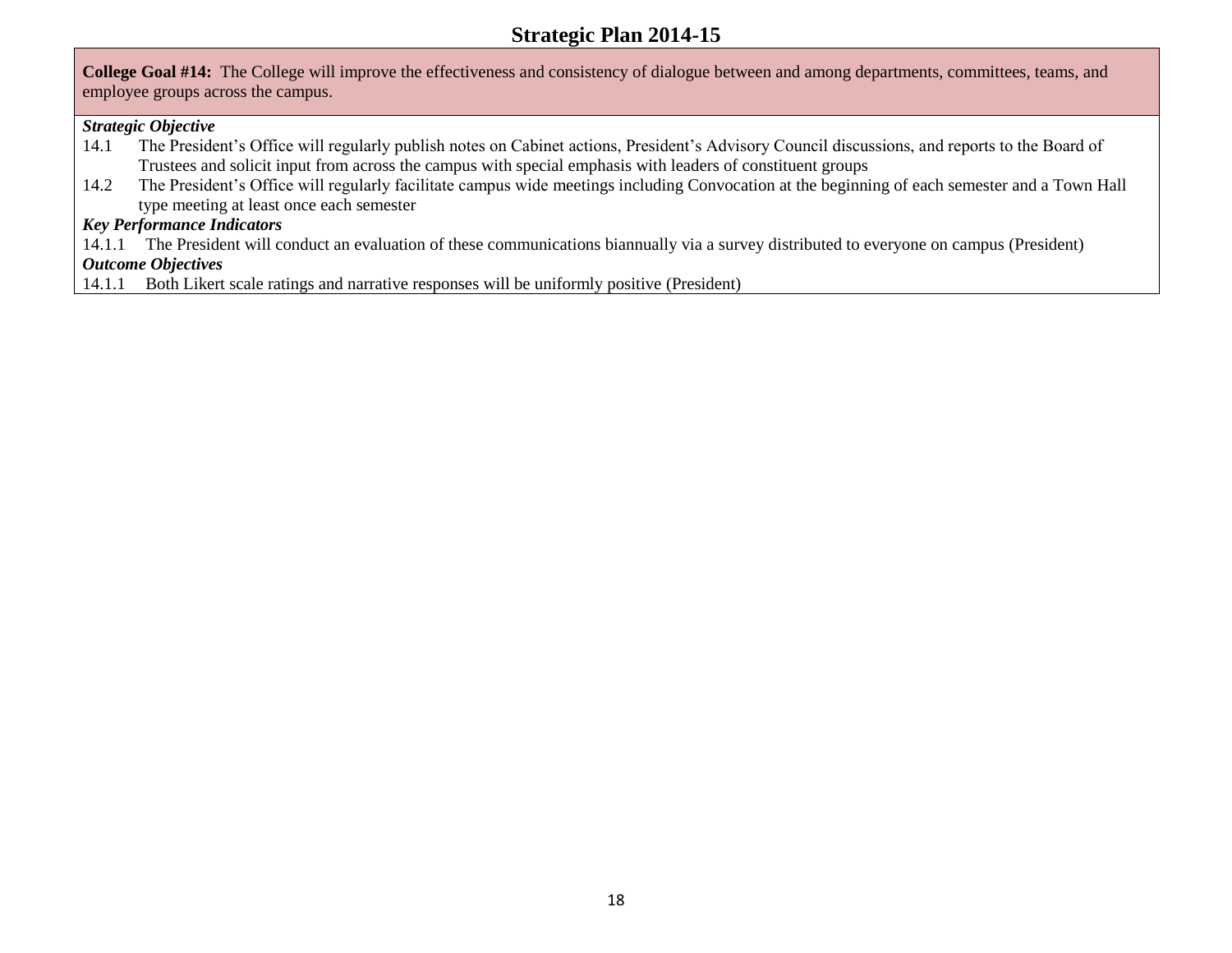<span id="page-20-0"></span>

# **Appendix A - Model of Integrated Planning**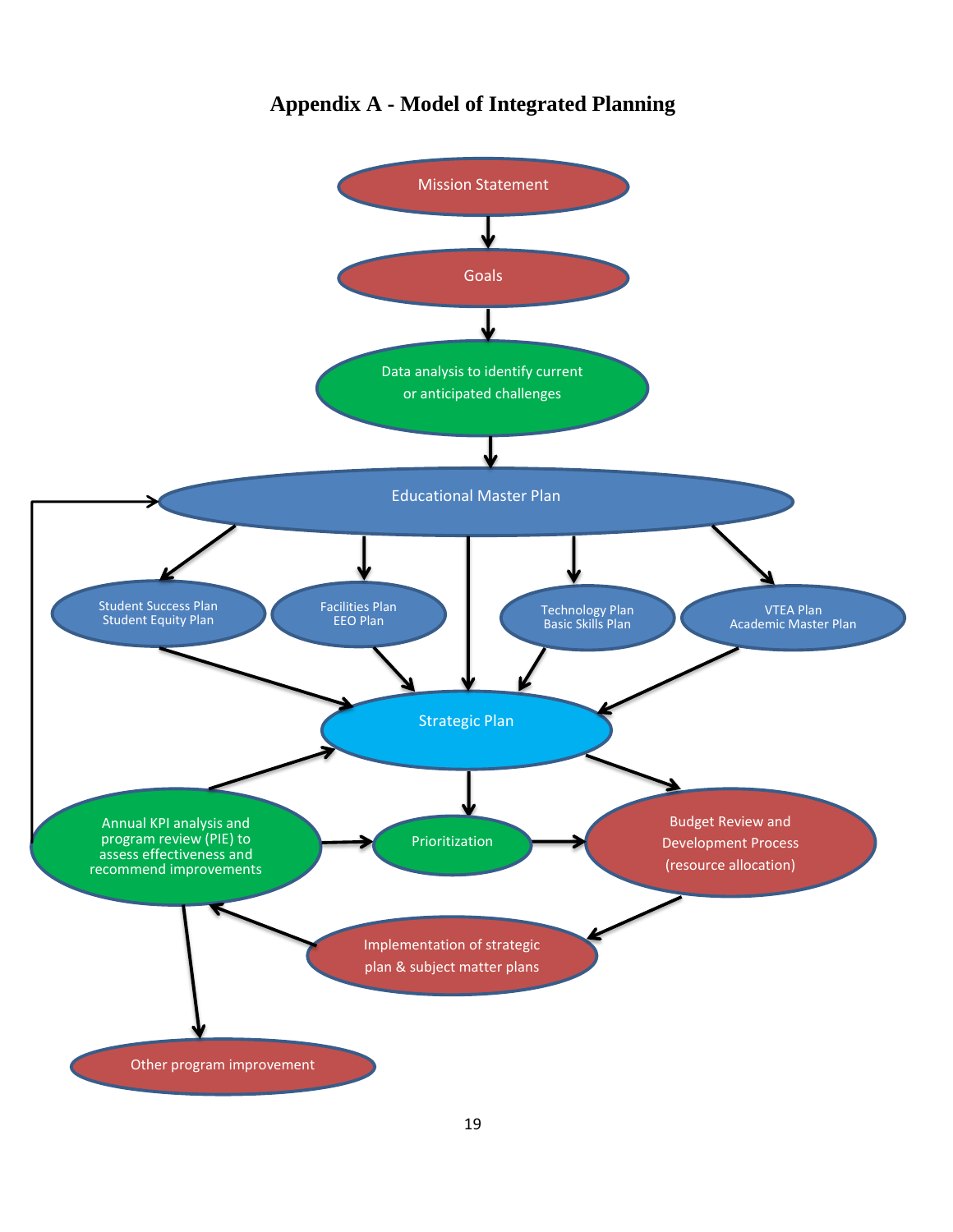# **Appendix B –** Integrated Planning and Budgeting Process Calendar **Integrated Planning and Budgeting Process Calendar**

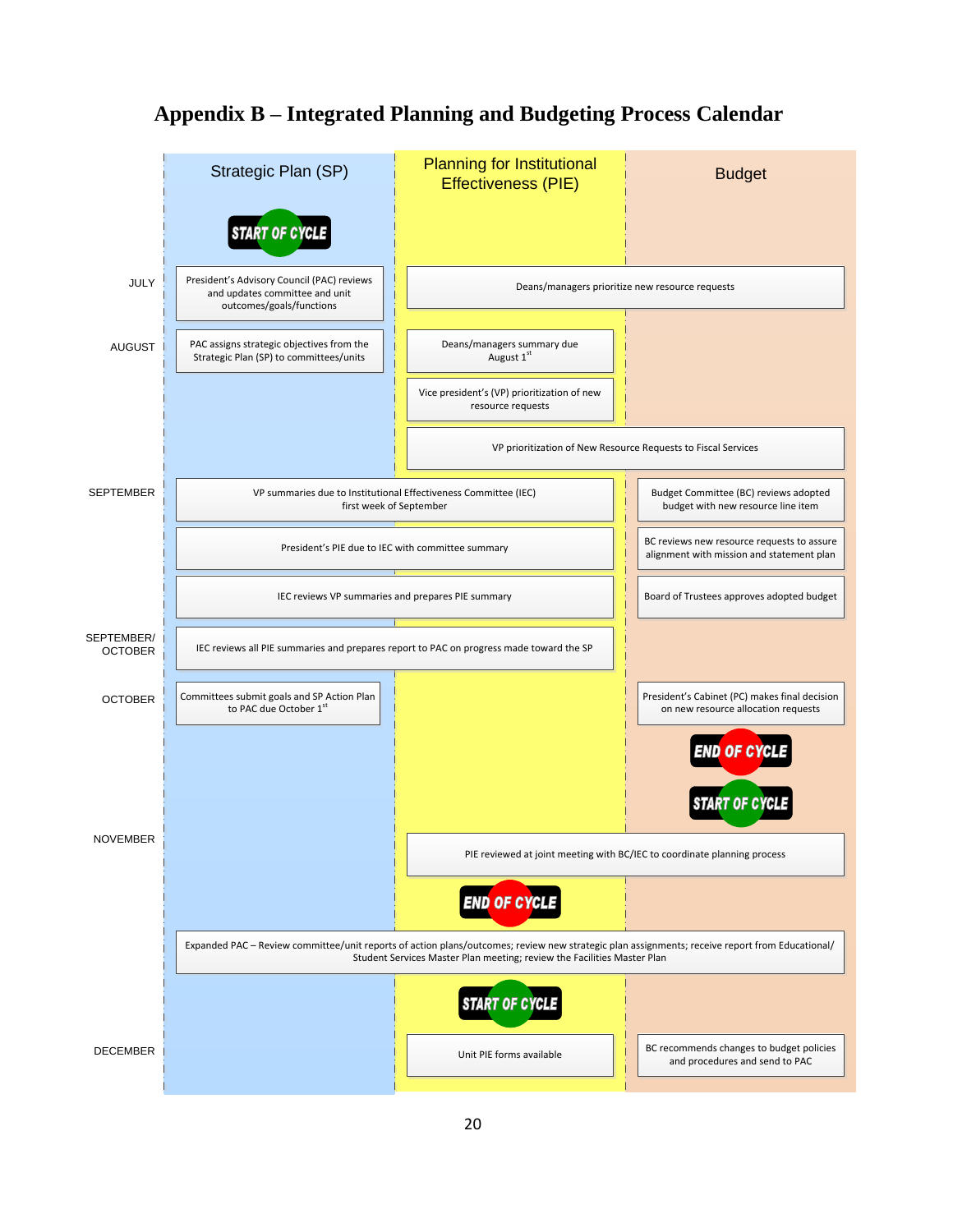

SP = Strategic Plan

- PIE = Planning for Institutional Effectiveness
- VP = Vice President
- PC = President's Cabinet
- PAC = President's Advisory Council
- BC = Budget Committee
- IEC = Institutional Effectiveness Committee

8.11.14 – SP Work Group<br>8.15.14 –Rev. SP Work Group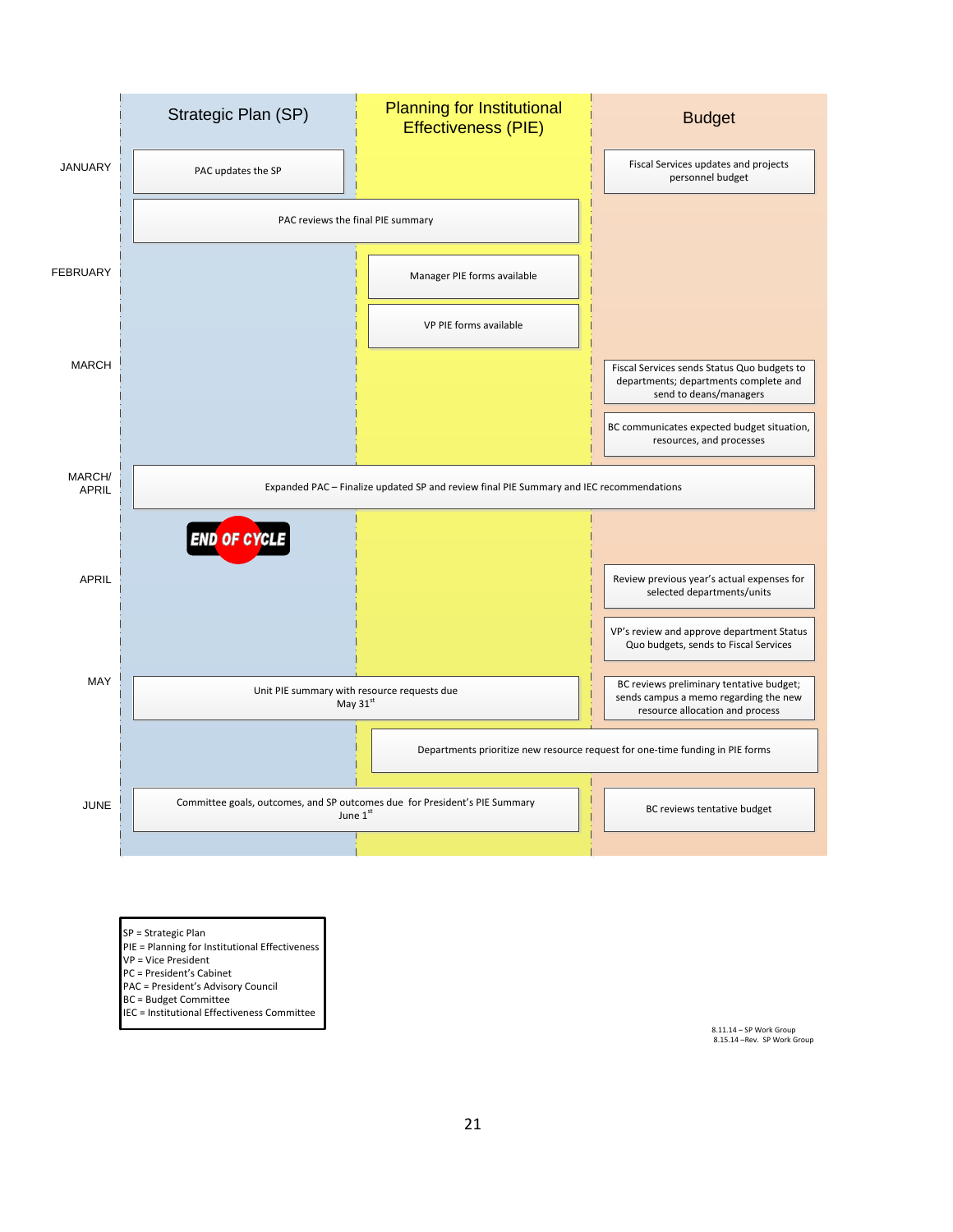# **Appendix C – Mt. SAC's History**

<span id="page-23-0"></span> The Mt. San Antonio Community College District (Mt. SAC) was created in December 1945, when voters of four local high school districts approved the formation of a community college district. Initially named Eastern Los Angeles County Community College, the institution was later renamed after Mt. San Antonio, the imposing, snow-capped mountain (popularly known as Mt. Baldy), prominently visible in the distance above the campus.

 The 421-acre college site was originally part of the 48,000-acre La Puente Rancho. During World War II, the facility was converted into an army hospital and later a Navy hospital.

 Mt. SAC opened in the fall of 1946, with 635 students occupying a few Spanish-tiled buildings and temporary Navy barracks clustered below the San Jose Hills. Walnut, not yet an incorporated city, consisted of very little except dirt roads, cacti, and grasslands covered in the spring with wild mustard grass.

 Quite naturally, the growth of Mt. SAC has mirrored that of the local area. From its humble beginnings with an initial enrollment of 635 students, the College now serves 56,000 students annually from diverse backgrounds and generations. The College District boundaries encompass the communities of Baldwin Park, Bassett, Charter Oak, Covina, Diamond Bar, the southern portion of Glendora, Hacienda Heights, City of Industry, Irwindale, La Puente, La Verne, Pomona, Rowland Heights, San Dimas, Valinda, Walnut, and West Covina.

 Mt. SAC has emerged as a leader in education not only in the San Gabriel Valley but also in the state. It is the largest, single-campus community college district in California.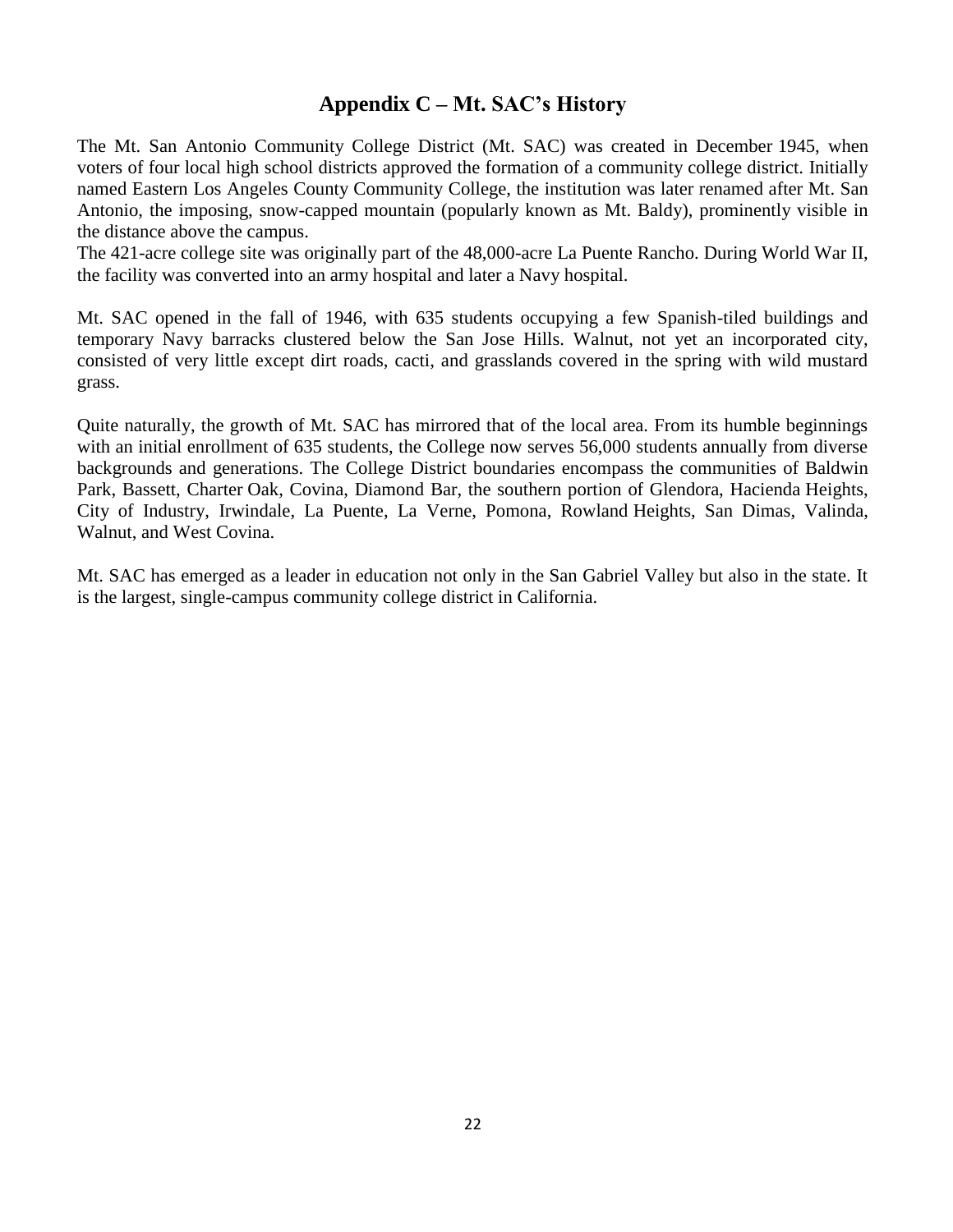# **Appendix D – Recent History of Integrated Planning at Mt. SAC**

<span id="page-24-0"></span> The College's integrated planning continues to be driven by its mission statement and its work aligns with its College goals and is driven by external factors. For example, the College is accredited by the Accrediting Commission for Community and Junior Colleges [\(ACCJC\)](http://www.accjc.org/) and as such must meet many standards of operation including having sound fiscal policies and procedures. Major changes in accreditation directly impact the College such as the increased requirement to be able to measure learning outcomes of its students as noted in the 2002 standards. Distance education wasn't a consideration when the College opened some 60 years ago while today it is at the forefront of its operations whether it is planning for new buildings and must take into account technology needed to run a distance education program or how it may support students who are on their own computer systems trying to access Mt. SAC's centralized distance learning software. Generally, technology evolution and innovation are shaping much of what the College does to plan for and address students' changing needs as indicated by employers. Industry standards are every evolving and trying to keep up with them is an ongoing integrated planning task. The College's student demographics have changed over the years to be more ethnically and linguistically diverse. The College's second language programs must be changed to account for these ever evolving diverse needs.

 In essence, all operations of the College must align with the current and future needs of its students, its community, and its employers. In order to accomplish this immense feat, the College continues to integrate its planning efforts across its many departments and across its many planning efforts. The Educational Master Plan drives the other major plans such as the Technology Master Plan (an area now much more extensive than imagined in 1950!) and the Facilities Master Plan. The heart and soul of the College's efforts are focused on the curriculum for its students.

 Mt. SAC's current program review process (Planning for Institutional Effectiveness, PIE) has been in existence since 2003. This new plan came about because the evaluation of the previous program review process indicated its ineffectiveness in some areas; a multi-year planning process was not allowing for thoughtful, reflective yearly dialogue about program improvement. The new yearly program review includes a unit<sup>2</sup> approach to program planning along with a College-wide perspective.

 Mt. SAC's Strategic Planning process is being improved upon in 2013-14. The new plan will include more College-wide strategic in nature objectives that will allow the College to focus its efforts on supporting initiatives that align well with its College Goals. The new plan will allow a more strategic perspective in deciding which objectives should be included in the Strategic Plan and which should be considered a higher priority.

 Program reviews, Educational Master Plans, and Facilities Master Plans drove the College's need to secure two Bond Measures ( $R \& RR$ ) over the past 12 years. The need for more buildings was driven by many factors including the requirement to replace  $60+$  year old facilities and the need for new buildings to accommodate innovative technology for curriculum, e.g., science laboratories.

The College will continue to be reactive and proactive when examining how its operations should be integrated and planned to achieve its mission:

 *environment of academic excellence. The mission of Mt. San Antonio College is to support students in achieving their educational goals in an* 

 $\overline{\phantom{a}}$ 

 $2$  See the definition of "unit" in the Appendix.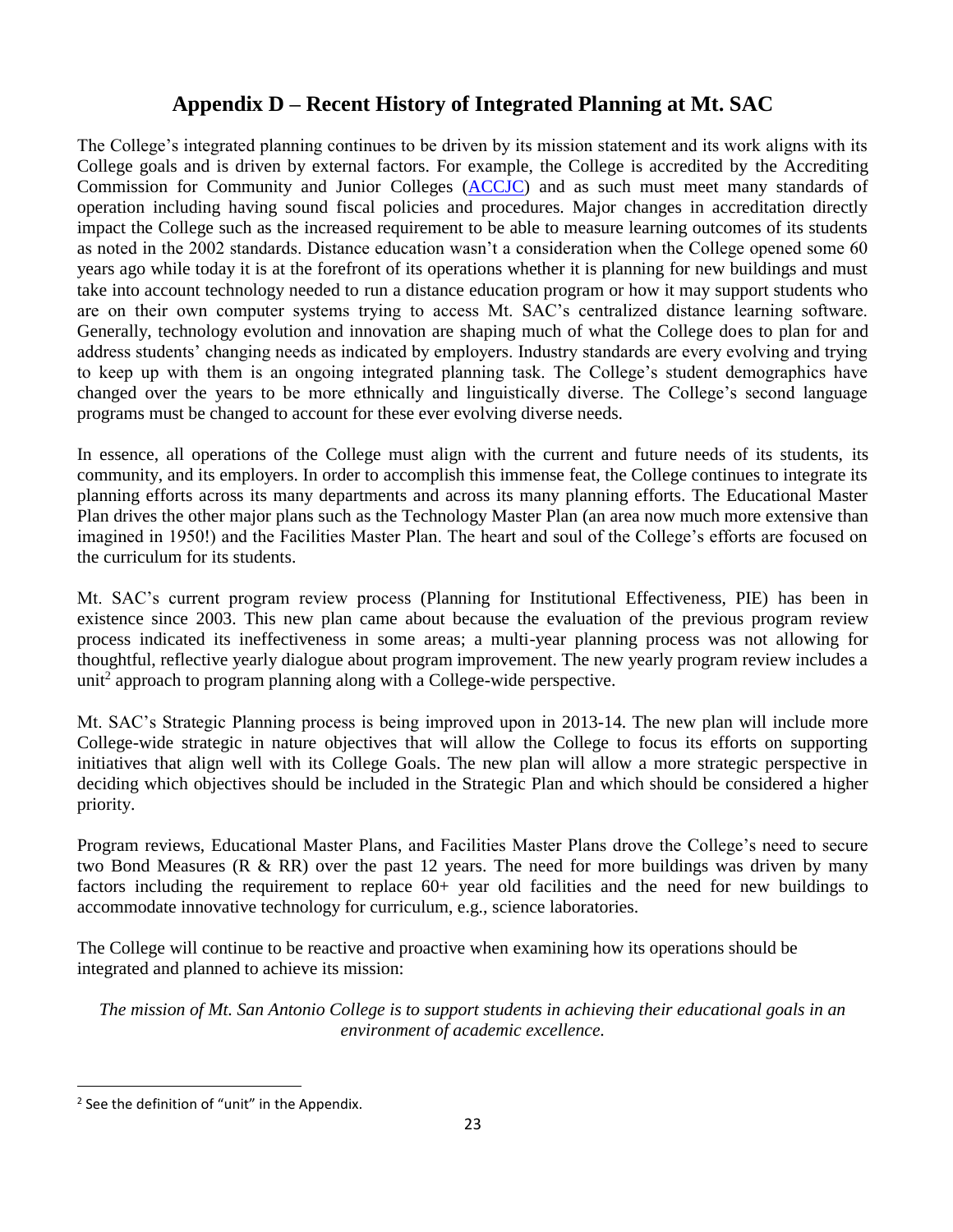# **Appendix E - Definitions**

<span id="page-25-0"></span>From "Planning and Resource Guide #1," RP Group, 1997 "Planning and Resource Guide #2," RP Group, 1999

#### **Goals**

- $\hat{\mathbf{v}}$  are relatively permanent statements of the major accomplishments that the college will achieve
- $\triangle$  reflect the entire scope of college activities
- $\triangle$  are reviewed annually but not changed frequently
- $\cdot$  can be listed in the catalog with a brief mission statement and together are labeled "Mission and Goals"
- are very useful in organizing the objectives in all levels of plans (Institutional, Subject, and Unit Plans) to increase the integration of college planning Examples of overarching goals include:
	- "increase student access"
	- "increase student success"
	- "increase institutional effectiveness"

#### **The Unique Role of Goals**

 Goals identify what the organization intends to accomplish. Goals are typically used in plans large and small, each time tailored to the needs of the group at hand. This paper proposes a unified, integrated model for the use of goals:

- A unique set of goals are developed by involving all members of the college community.
- $\hat{\mathbf{\cdot}}$  These goals are adopted at all levels, from college down to individual units.
- The varied objectives at each level and for each group are organized under these over arching goals.
- $\triangleleft$  These goals become unifying and integrating factors for all groups.

#### **Strategic Objectives and Outcome Objectives**

 The term "Strategic" is added to "Objective" in the Mt. SAC Strategic Plan to emphasize that these objectives are established at the College level rather than at the unit level. Consequently, they are more comprehensive and global in their scope. Some Strategic Objectives are broken down into "Process planning-to-plan. Outcome Objectives are more specific than Strategic Objectives and are intended to translate to the unit level and to align more closely with Key Performance Indicators. As used in the Mt. Objectives" and "Outcome Objectives." Process Objectives are getting-ready steps, often called SAC Strategic Plan, both Strategic Objectives and Outcome Objectives follow the standard definition (below) of the term "Objective," differing only in scope and level.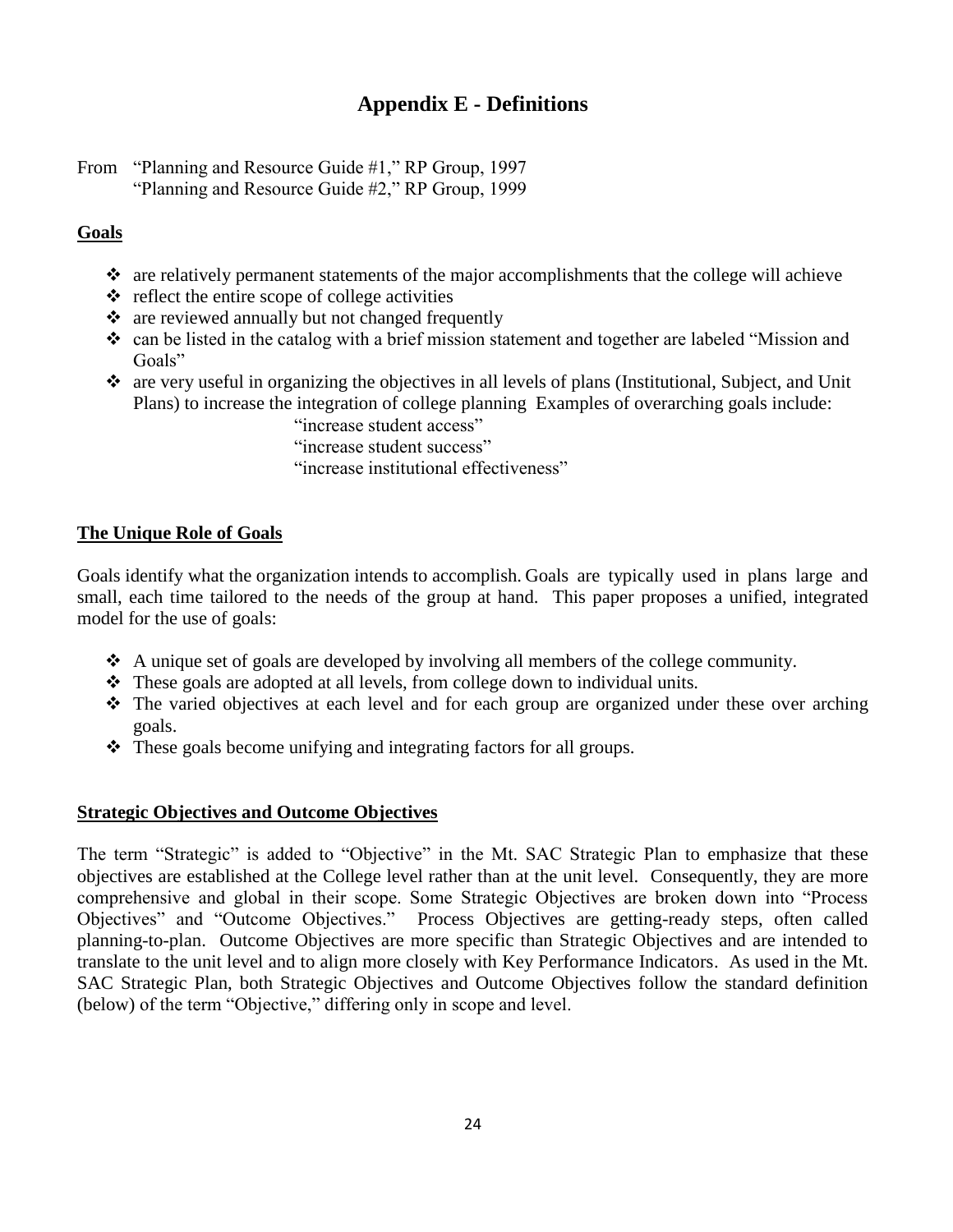#### **Objectives**

- $\triangleleft$  are created to achieve the college goals
- are organized in written plans at all levels around college goals
- direct action
- $\div$  are measurable
- $\triangleleft$  connect a set of activities
- $\triangle$  are at a precise level of specificity such as:

 "creating a computerized basic skills reading lab by the end of the next Spring semester"

 "increasing the number of high school graduates in the college by 10% by the end of the next academic year\*"

- $\triangle$  are often stated with timelines for achievement
- should include the costs associated with them may be divided into short and long term
- $\cdot$  are often listed with a single person, committee or group to be held responsible for completion
- $\bullet$  are often prioritized according to their level of importance, feasibility, etc.
- are best reviewed annually but may be reviewed less often in plans having longer review cycles such as program review plans
- \* are relevant objectives of the Unit Plans that will be reviewed
- $\triangleq$  by the Subject planning committees in a planning process that is well integrated
- \* are most useful when stated in a way that completion can be demonstrated \*Note that this objective incorporates a numerical benchmark outcome.

#### **Activities**

 Activities are the very specific steps to achieve an objective and are often listed with the person indicated who will perform the activity, usually contain a timeline for accomplishing the tasks. For multi-year tasks, activities often contain benchmarks to gauge progress. Activities are usually not a component of Master Plans but are an essential component of Strategic Plans and are especially useful for Subject Plans and Unit Plans.

#### **Process Objectives**

 The term "Process Objective" is used in the Mt. SAC Strategic Plan to reflect the steps that need to be taken to be ready to act on a strategic objective. The process is often referred to as "Planning to Plan." These steps are described in the RP Group's *Planning Guide #2*:

| <b>PLANNING</b><br><b>STEP</b>         | <b>Review/Renew</b>                                                                                                                                                                                                                                                                                                                                                                       |
|----------------------------------------|-------------------------------------------------------------------------------------------------------------------------------------------------------------------------------------------------------------------------------------------------------------------------------------------------------------------------------------------------------------------------------------------|
| <b>Structure the</b><br><b>Process</b> | What were the parameters for the process when planning was initiated? Are there<br>any changes?<br>Is any simplification or articulation needed?<br>How ingrained is a culture of planning and a culture of evidence?<br>What difference has this made in communications, speed, and political aspects of<br>the planning?<br>Is there sufficient expertise, training, and participation? |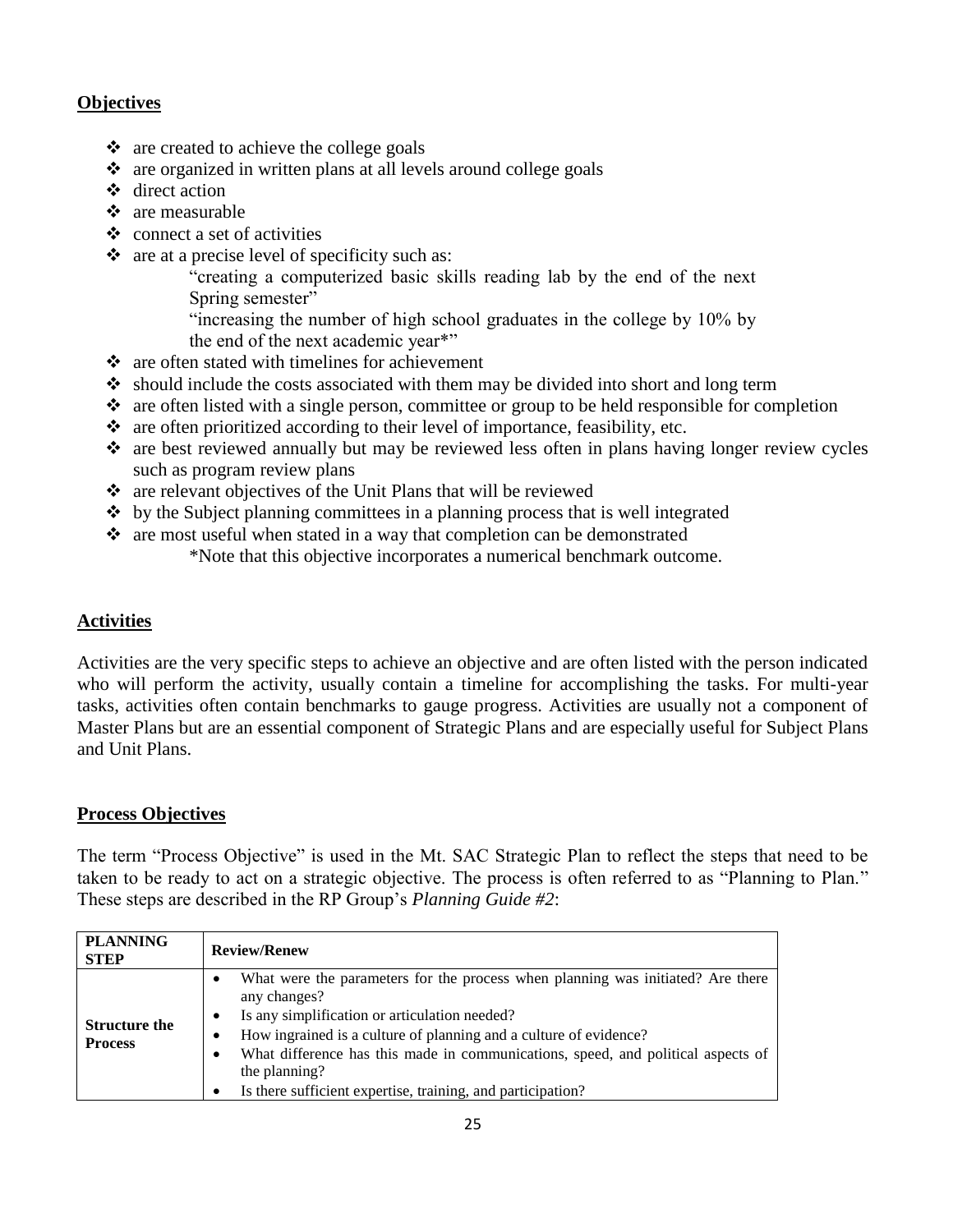|                                     | How clear was the process when it started? Is it clearer now? What was learned?<br>$\bullet$         |
|-------------------------------------|------------------------------------------------------------------------------------------------------|
| Step 1:                             | Are the timelines and resources for planning adequate?<br>$\bullet$                                  |
| <b>Plan to Plan</b>                 | Is there a master calendar for planning? Is it well balanced for analysis and action?<br>$\bullet$   |
|                                     | What information from what sources was used and how, in the planning process? Is<br>$\bullet$        |
|                                     | there a sufficient amount of external scanning or co1nmunity participation, or is the                |
|                                     | plan totally internally driven?                                                                      |
| Step 2:<br>Research &               | What information is needed next to advance the process? Is the process becoming<br>$\bullet$         |
| <b>Analyze</b>                      | more grounded in research evidence?                                                                  |
|                                     | Is the available data summarized effectively so time can be focused on issues and<br>$\bullet$       |
|                                     | analysis of desirable courses of action?                                                             |
|                                     | Is time spent on analysis, or on trivial data details?<br>$\bullet$                                  |
|                                     | What goals/objectives /actions were developed?<br>$\bullet$                                          |
| Step 3:                             | How clear and compelling are the priorities for the plan? Did they arise out of a<br>$\bullet$       |
| <b>Create Plans</b>                 | solid sense of the community of students to be served? Are they widely shared?                       |
|                                     | How significant, concrete, detailed, and coordinated are suggested strategies,<br>$\bullet$          |
|                                     | activities?                                                                                          |
|                                     |                                                                                                      |
|                                     | What was actually implemented?<br>$\bullet$                                                          |
| Step 4:                             | How was it operationalized?<br>$\bullet$                                                             |
| Implement                           | Are all planning efforts integrated? Is increased coordination of activities necessary?<br>$\bullet$ |
| <b>Plans</b>                        | How feasible was the plan? Was it merely a list of "to do's" or a wish list?<br>$\bullet$            |
|                                     | Did priorities guide resource and time and effort decisions?<br>$\bullet$                            |
|                                     | Were objectives measurable?<br>$\bullet$                                                             |
|                                     | Were they monitored? What progress was made on the objectives?<br>$\bullet$                          |
|                                     | How do people feel about it? Are they aware?<br>$\bullet$                                            |
| Step 5:                             | What changes affected the plan? Do changes indicate healthy adjustments or need<br>$\bullet$         |
| <b>Evaluate Plans</b>               | for improved feasibility awareness?                                                                  |
|                                     | Which accomplishments require a next step or institutionalization on a more<br>$\bullet$             |
|                                     | permanent basis for continuity and growth?                                                           |
|                                     | What was the impact of the plan? Did it focus on the right things?<br>$\bullet$                      |
| Step 6:                             | What was learned that can inform this process?<br>$\bullet$                                          |
| <b>Review the</b><br><b>Process</b> | What needs to be changed?<br>What additional coordination among plans is needed?                     |

#### **Key Performance Indicator**

From Wikipedia (http://en.wikipedia.org/wiki/Performance\_indicator)

 A performance indicator or key performance indicator (KPI) is a type of [performance measurement.](http://en.wikipedia.org/wiki/Performance_measurement) An organization may use KPIs to evaluate its success, or to evaluate the success of a particular activity in which it is engaged. Sometimes success is defined in terms of making progress toward strategic goals, but often success is simply the repeated, periodic achievement of some level of operational goal, e.g. zero defects, 10/10 customer satisfaction, etc. Accordingly, choosing the right KPIs relies upon a good understanding of what is important to the organization. 'What is important' often depends on the department measuring the performance, e.g. the KPIs useful to finance will be quite different from the KPIs assigned to sales. Since there is a need to understand well what is important (to an organization), improvements, so performance indicators are routinely associated with 'performance improvement' initiatives. A very common way to choose KPIs is to apply a management framework such as the various techniques to assess the present state of the business, and its key activities, are associated with the selection of performance indicators. These assessments often lead to the identification of potential [balanced scorecard.](http://en.wikipedia.org/wiki/Balanced_scorecard)